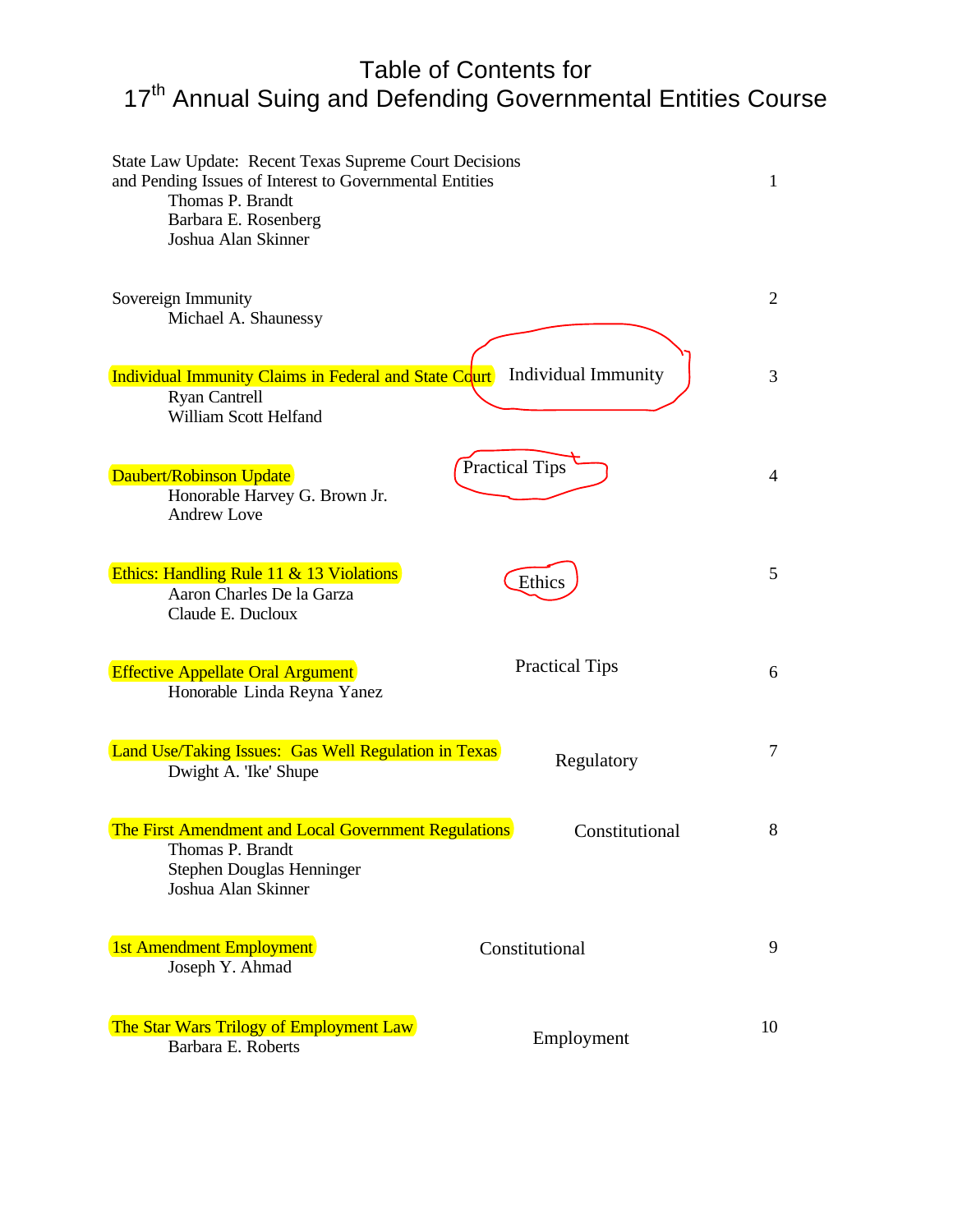# Table of Contents for 17th Annual Suing and Defending Governmental Entities Course

| High Tech Litigation from Day One<br>David J. Ferrell                                                                                                        |                       | 11 |
|--------------------------------------------------------------------------------------------------------------------------------------------------------------|-----------------------|----|
| <b>Search and Seizure</b><br>Margo L. Frasier                                                                                                                | Constitutional        | 12 |
| <b>Government Liability (Texas Tort Claims Act)</b><br>Edward H. Moore Jr.                                                                                   | Immunity              | 13 |
| <b>Getting the Answer You Want: Effective Deposition Techniques</b><br><b>Effective Deposition Prepration</b><br>Michael P. Maslanka                         | <b>Practical Tips</b> | 14 |
| "Damned if You Do. Damned if You Don't."<br><b>Protecting the Fifth Amendment Rights of Civil Litigants</b><br>Amanda L Bush<br>Jon Mark Hogg<br>Dan M. Reed | Constitutional        | 15 |
| Federal Law Update<br>Kevin Wayne Cole                                                                                                                       |                       | 16 |
| <b>Plaintiffs Perspective: Evaluating a Case Against a Governmental Entity</b>                                                                               |                       | 17 |
| Joseph Y. Ahmad<br>Anthony Paul Griffin<br>Curtis B. Stuckey                                                                                                 | <b>Practical Tips</b> |    |
| Employment Law Update: Desert Palace Included<br>Katrina Grider                                                                                              |                       | 18 |
| <b>Mediation and Effective Settlement Techniques</b><br>Honorable Judith K. Guthrie                                                                          | <b>Practical Tips</b> | 19 |
| View from the Bench<br>Honorable Ron Clark<br>Honorable Ricardo H. Hinojosa                                                                                  | <b>Practical Tips</b> | 20 |
| <b>Use of Force/Training</b><br>Tom Aveni                                                                                                                    | Constitutional        | 21 |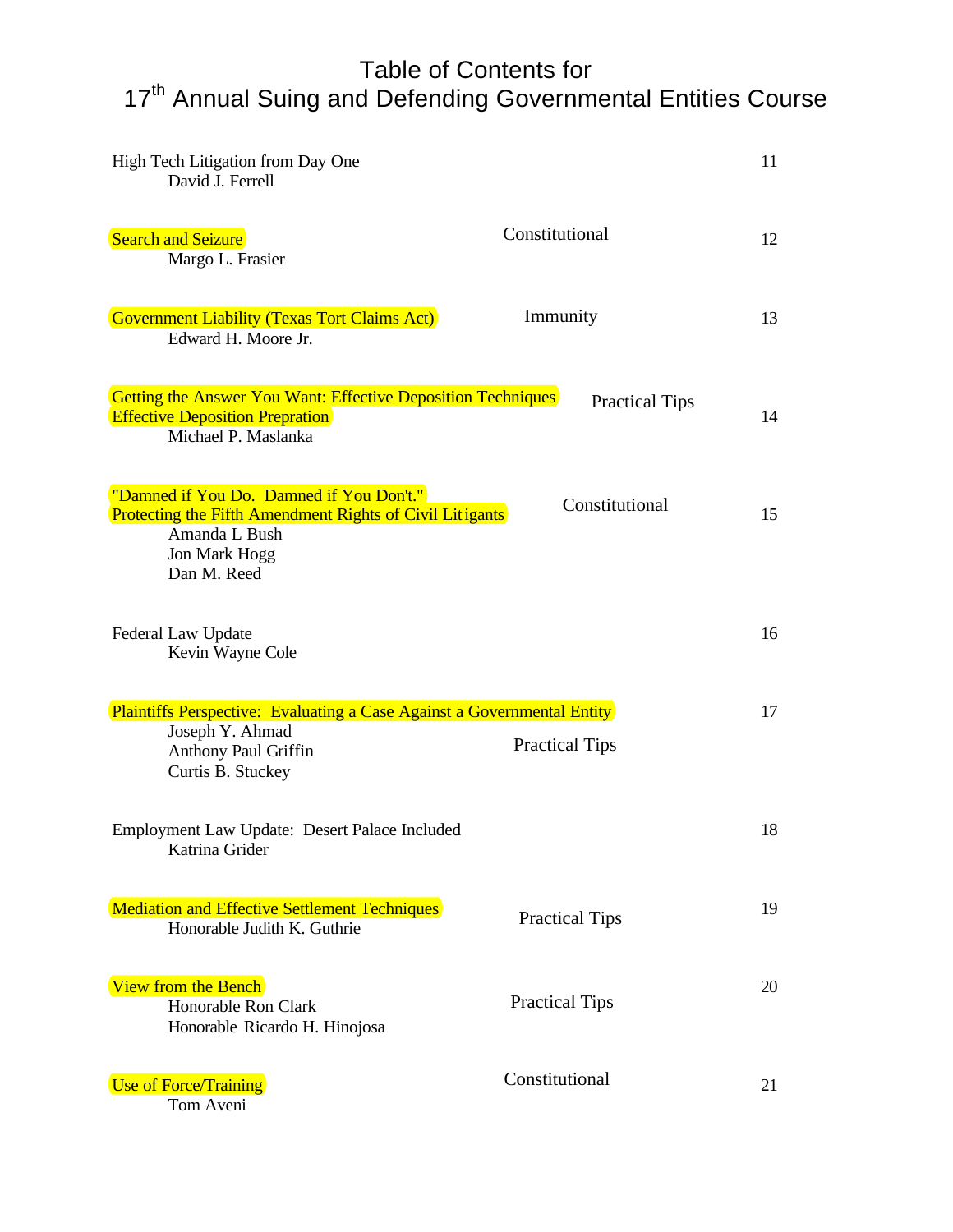# Table of Contents for 17th Annual Suing and Defending Governmental Entities Course

| <b>Critical Analysis of Contemporary Police Training</b><br>Tom Aveni                         | <b>Practical Tips</b> | 21.1 |
|-----------------------------------------------------------------------------------------------|-----------------------|------|
| <b>Use of Force/Training</b><br>Dr. William Lewinski                                          | Constitutional        | 21.2 |
| <b>Early Jury Research Saves Money</b><br>Stanley D. Curbo                                    | <b>Practical Tips</b> | 22   |
| <b>Some Do Fight City Hall: Governmental Liability Under Section 1983</b><br>C. Scott Brumley | Immunity              | 23   |
| <b>Pleas to the Jurisdiction</b><br>Kenneth John Lambert<br>Wm. Andrew 'Andy' Messer          | Immunity              | 24   |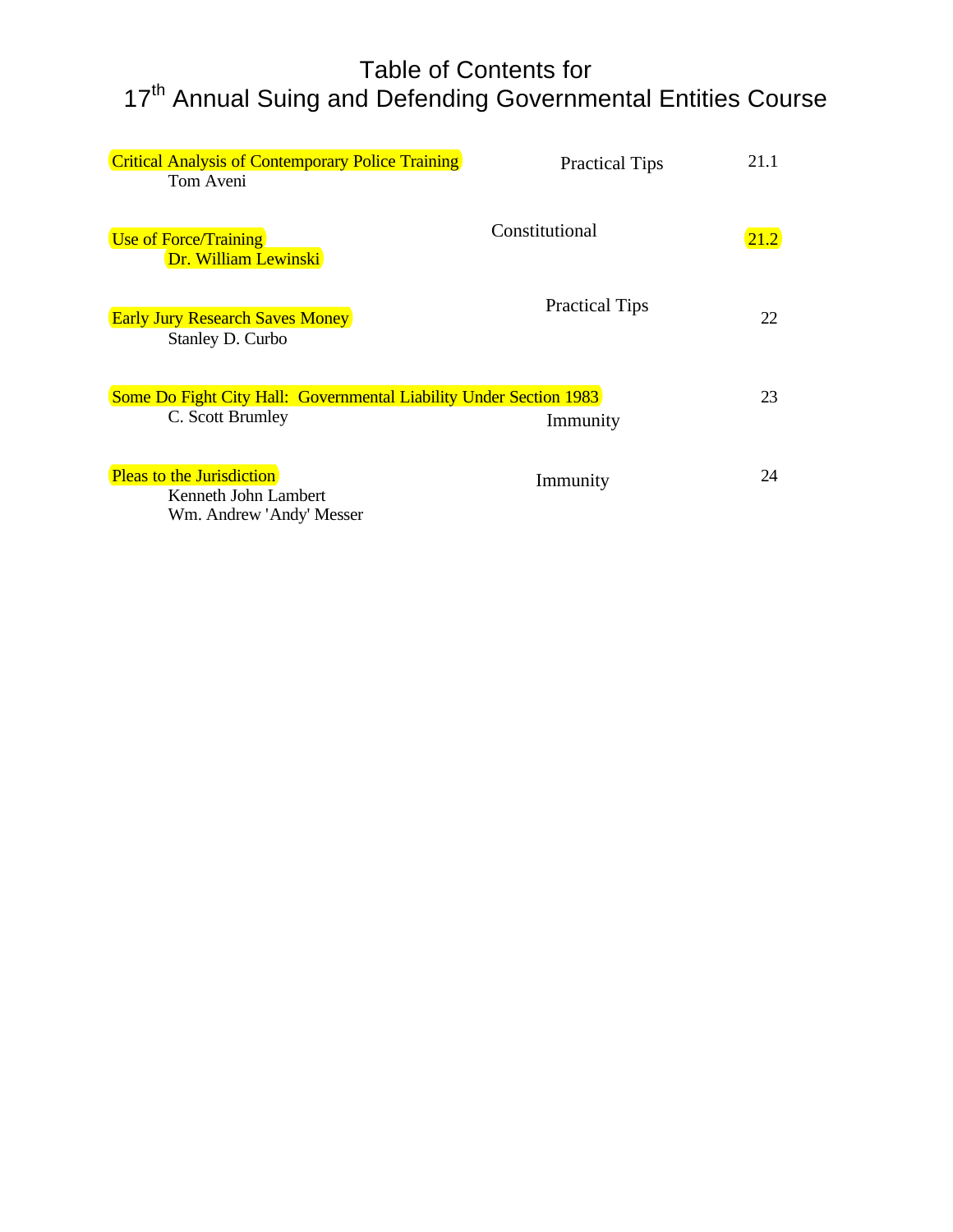### Table of Contents 18<sup>th</sup> Annual Suing and Defending Governmental Entities Course

| <b>State Law Update</b><br><b>Bill Davis</b>                                         |                       | $\mathbf{1}$   |
|--------------------------------------------------------------------------------------|-----------------------|----------------|
| <b>Sovereign Immunity</b><br>Michael A. Shaunessy                                    |                       | $\mathfrak{2}$ |
| <b>Religious Displays on Public Property</b><br>R. Ted Cruz                          | Constitutional        | 3              |
| <b>Pleas to the Jurisdiction</b><br>Darrell G. Noga                                  | Immunity              | $\overline{4}$ |
| <b>LUNCH PRESENTATION: Ethics</b><br>Claude E. Ducloux                               |                       | 5              |
| <b>Use of Force Continuum from a Law Enforcement Perspective</b><br>Albert Rodriguez | Constitutional        | 6              |
| <b>Tasers: Liability Issues</b><br>Mark A. Haney<br>Mark D. White                    | Constitutional        | $\boxed{7}$    |
| <b>Juveniles and Law Enforcement Interaction</b><br>James C. Tidwell                 |                       | 8              |
| <b>Practical Pointers for Seeking and Defending Injunctions</b><br>Ronald D. Stutes  | <b>Practical Tips</b> | 9              |
| <b>E-Discovery</b><br>Craig D. Ball                                                  | <b>Practical Tips</b> | 10             |
| <b>ADA Accessibility Claims</b><br>Edwin P. Voss Jr.                                 | <b>ADA</b>            | 11             |
| <b>State-Created Danger</b><br>Jeffrey Huffman Kobs                                  | Constitutional        | 12             |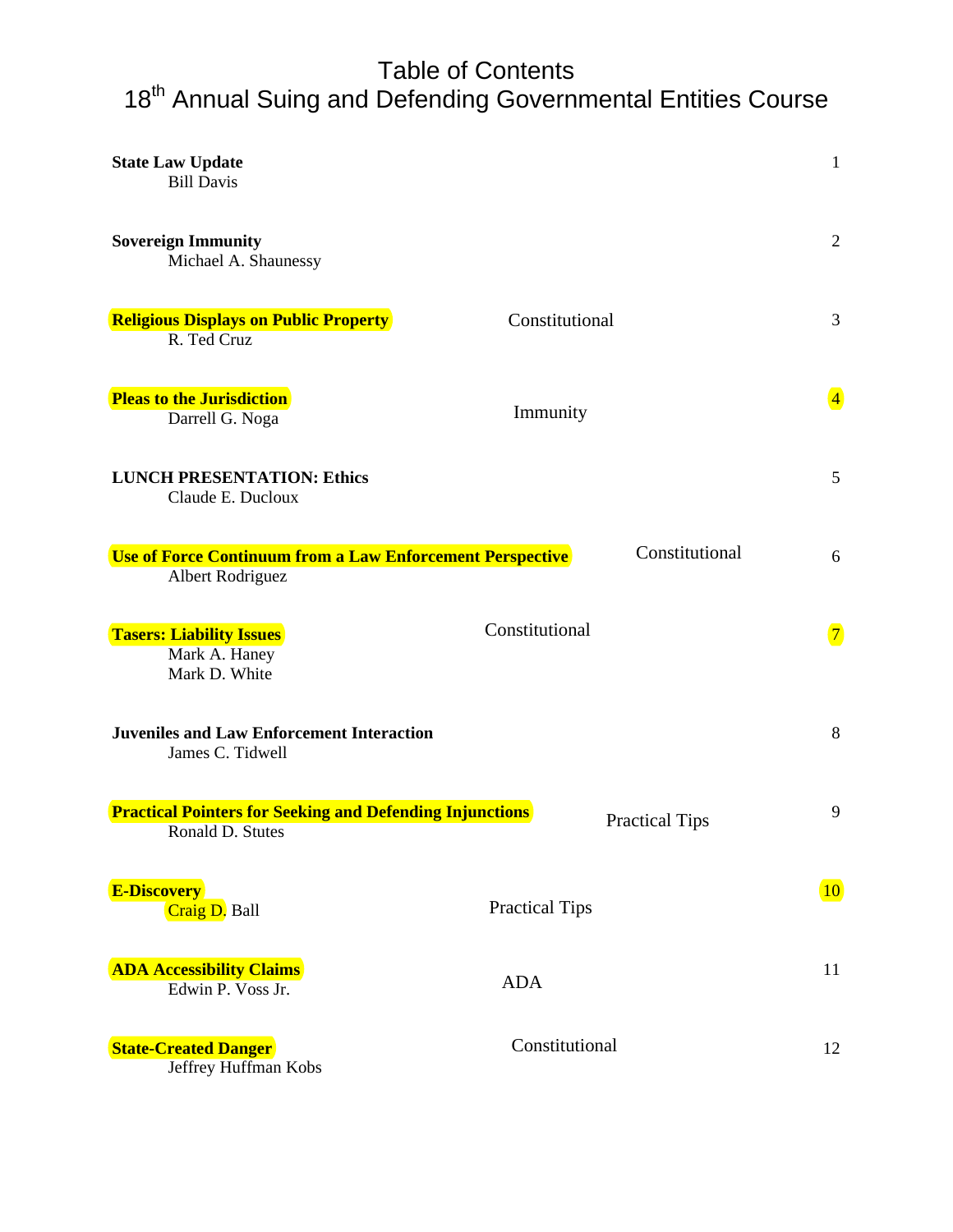### 18<sup>th</sup> Annual Suing and Defending Governmental Entities Course Cont.

| <b>Attorney Fees</b><br>Gerald M. Birnberg                                                     | <b>Attorneys Fees</b>      | 13           |
|------------------------------------------------------------------------------------------------|----------------------------|--------------|
| <b>Eminent Domain/ Regulatory Takings</b><br>Arthur J. Anderson                                | Constitutional             | 14           |
| <b>Plaintiff's Evaluation of the Employment Case</b><br>Carla S. Hatcher                       | Employment                 | 15           |
| <b>Religious Freedom Violations by Government Entities</b><br>Kelly J. Shackelford             | Constitutional             | 16           |
| <b>Expert Evidence on Law Enforcement</b><br>Johnanna Greiner RN, JD                           | <b>Practical Tips</b>      | 17           |
| <b>Federal Update</b><br>Prof. Douglas Laycock                                                 |                            | 18           |
| <b>Developments in Employment Law</b><br><b>Frank Waite</b>                                    |                            | 19           |
| <b>LUNCH PRESENTATION: View from the Bench</b><br>Hon. Keith P. Ellison<br>Hon. Sam A. Lindsay |                            | 20           |
| <b>Supervisory Liability Under 1983</b><br>John J. Jordan                                      | <b>Individual Immunity</b> | 21           |
| <b>Governmental Enitity Liability Under Section 1983</b><br>Norman Ray Giles                   | Immunity                   | 22           |
| <b>Individual Immunity - State</b><br>William W. Krueger III                                   | <b>Individual Immunity</b> | $\boxed{23}$ |
| <b>Individual Immunity - Federal</b><br>Stephen Douglas Henninger                              | <b>Individual Immunity</b> | 24           |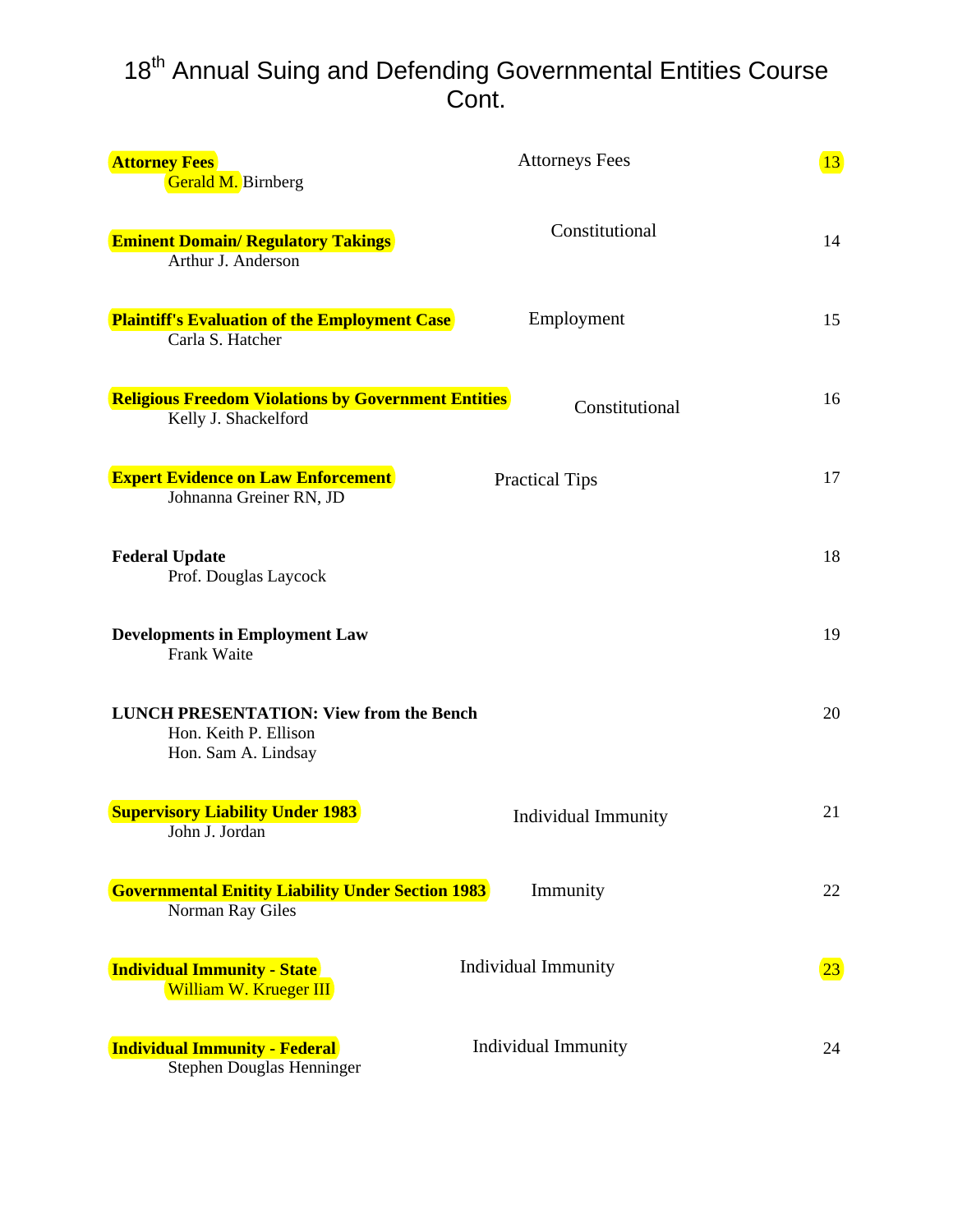# 18<sup>th</sup> Annual Suing and Defending Governmental Entities Course Cont.

**Conflicts of Interest and Joint Representation Practical Tins** 25 Ramon G. Viada III

Practical Tips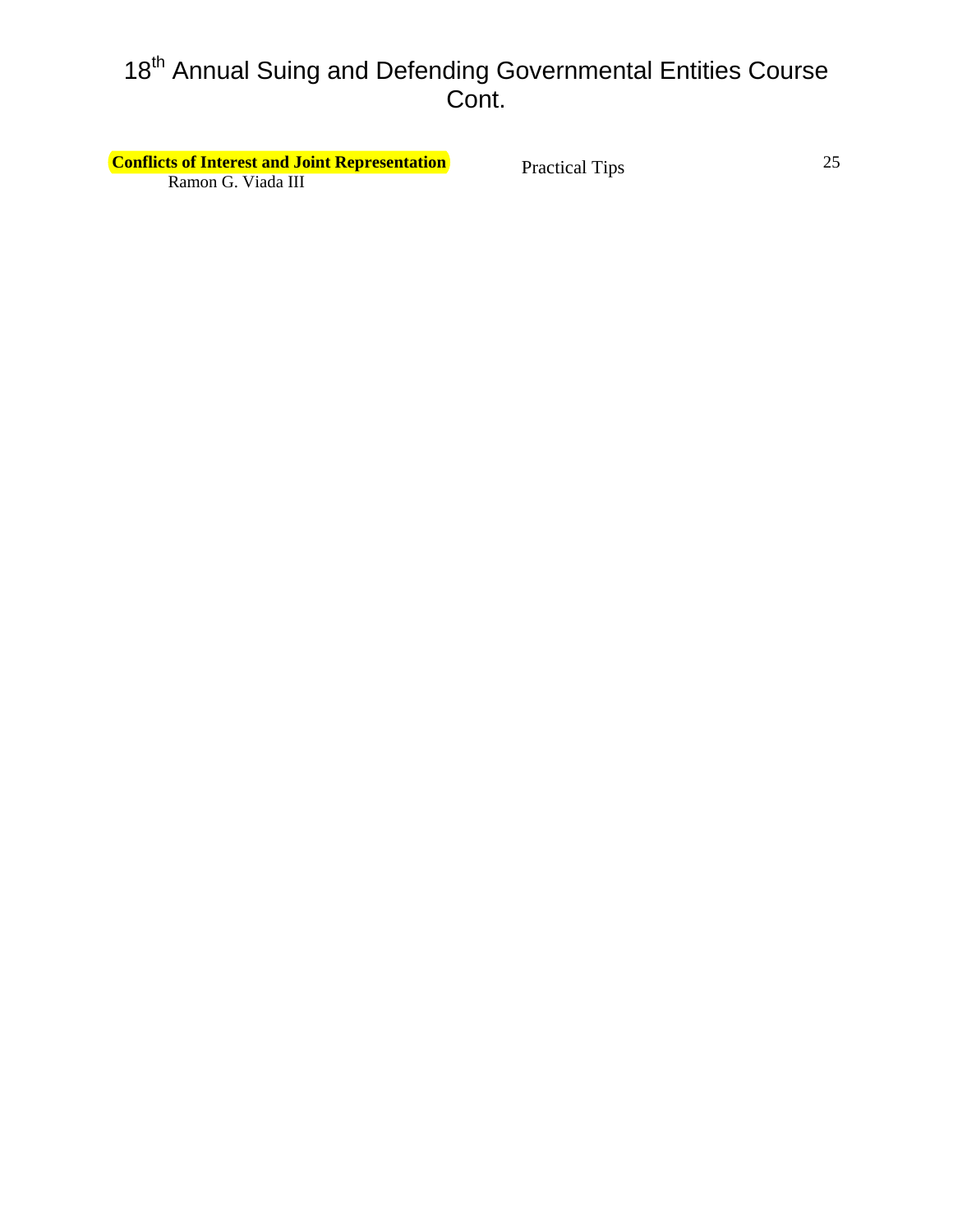# Table of Contents for 19<sup>th</sup> Annual Suing and Defending Governmental Entities Course

| <b>Supreme Court Update</b><br>Justice Phil Johnson<br>Cassandra Robertson<br><b>Heather Holmes</b><br>George Hoyt<br>Georgie Gonzales |                                                                                                         | 1                       |
|----------------------------------------------------------------------------------------------------------------------------------------|---------------------------------------------------------------------------------------------------------|-------------------------|
| <b>Sovereign Immunity Update</b><br>Michael A. Shaunessy                                                                               |                                                                                                         | $\overline{2}$          |
| <b>Annexation</b>                                                                                                                      | Annexation                                                                                              | $\vert 3 \vert$         |
| <b>Annexation Litigation: The Municipal Perspective</b><br><b>Robert F. Brown</b>                                                      |                                                                                                         |                         |
| <b>This Land is My Land (Or is It?) - Texas Annexation Issues</b><br>Arthur J. Anderson                                                |                                                                                                         |                         |
| <b>Pleas to the Jurisdiction / Waivers / Immunity from Discovery</b><br>Darrell G. Noga                                                | Immunity                                                                                                | $\overline{\mathbf{4}}$ |
| <b>Ethics: What to do with the Rogue Official</b><br>Karen Hayes Brophy                                                                | <b>Practical Tips</b>                                                                                   | 5                       |
| Practicing from the Shadows: Depression and the Legal Profession (DVD)<br>Martha S. Dickie                                             |                                                                                                         | 6                       |
| <b>Law Enforcement Liability</b> (No article anticipated)<br>Bruce R. Garcia                                                           |                                                                                                         | 7                       |
| <b>Consequences</b> )                                                                                                                  | <b>Legislative Privilege for Policy Makers (Where Separation of Powers has Practical</b>                | 8                       |
| Norman Ray Giles                                                                                                                       | <b>Individual Immunity</b>                                                                              |                         |
| <b>Labor Relations with Governmental Entities (meet and confer)</b><br>Katrina Grider                                                  | Employment                                                                                              | 9                       |
| <b>Charging the Jury in Governmental Cases</b><br>Jeffrey Huffman Kobs                                                                 | <b>Practical Tips</b>                                                                                   | 10                      |
| <b>Pleading Requirements and Strategies</b><br>Edwin P. Voss, Jr.                                                                      | <b>Practical Tips</b>                                                                                   | 11                      |
| <b>Arbitration</b><br><b>Andrew Barton</b>                                                                                             | <b>Practical Tips</b>                                                                                   | $\boxed{12}$            |
| <b>Eminent Domain and Public Use Under Kelo</b><br>William W. Krueger, III<br>Kevin M. Curley                                          | Constitutional                                                                                          | 13                      |
| <b>Enforcement Issues</b><br>C. Scott Brumley                                                                                          | <b>Governing in Sunshine Without Burning: Open Meetings &amp; Public Information</b><br>Open Government | 14                      |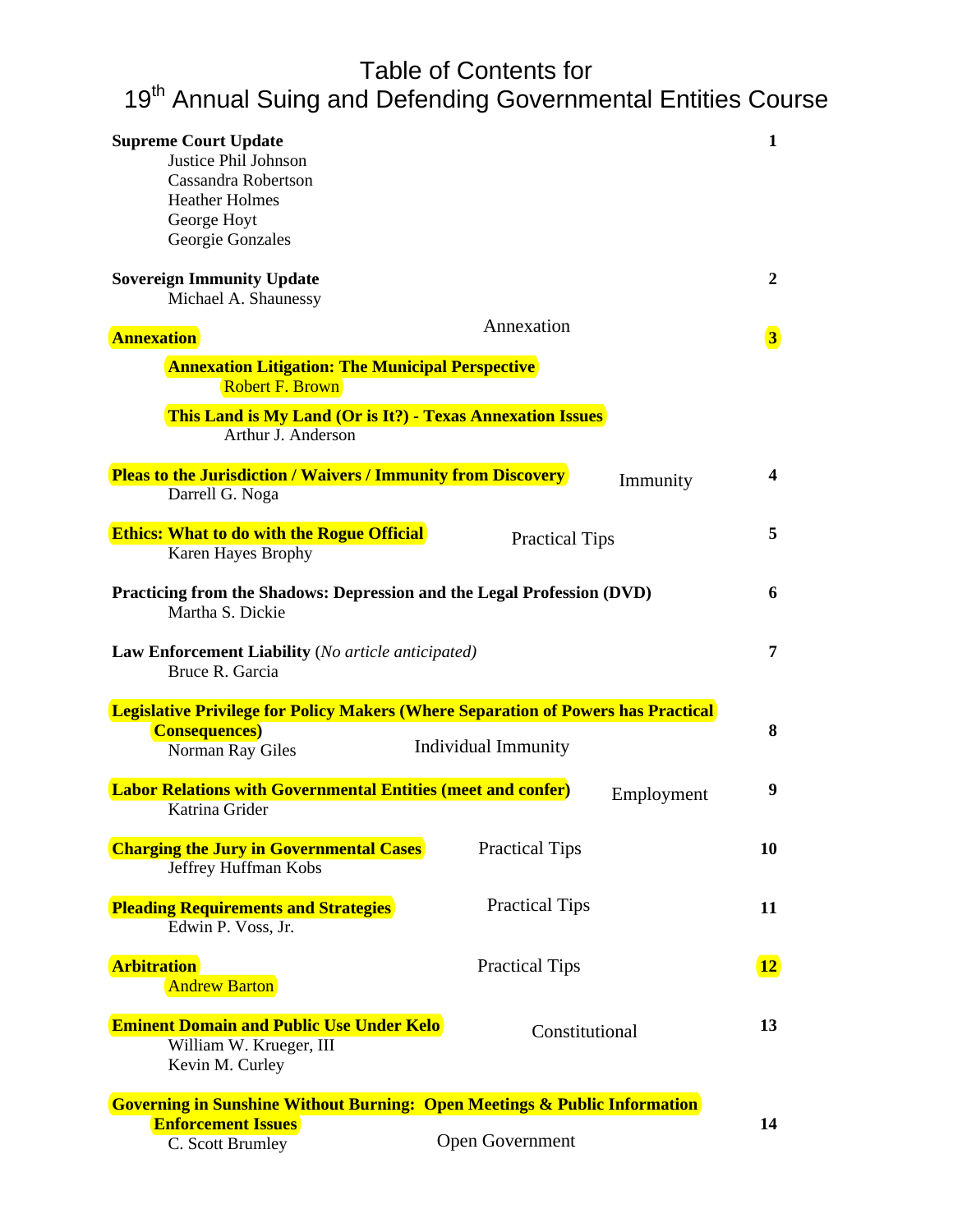### Table of Contents for 19<sup>th</sup> Annual Suing and Defending Governmental Entities Course

| <b>Local Regulation of Sexually Oriented Businesses</b><br>William 'Mick' M. McKamie<br><b>Bradford E. Bullock</b>          | Regulatory                 | 15 |
|-----------------------------------------------------------------------------------------------------------------------------|----------------------------|----|
| <b>Hot Topics in School Law</b><br>Elizabeth G. Neally                                                                      | School Law                 | 16 |
| <b>Jail Conditions</b><br>Mark A. Haney                                                                                     | Constitutional             | 17 |
| <b>Federal Law Update</b><br>Robert S. Davis<br>Christi Kennedy<br>Virginia D. Young<br>Lee Correa<br><b>Stuart R. Hene</b> |                            | 18 |
| Pro-Bono: The Difference is You (video)                                                                                     |                            | 19 |
| <b>First Amendment and Whistleblower Claims</b>                                                                             | Employment                 | 20 |
| Steven B. Thorpe<br>Carla S. Hatcher                                                                                        |                            |    |
| <b>Breach of Contract Claims Against Governmental Entities</b>                                                              | Immunity                   | 21 |
| Ramón G. Viada III<br><b>Barry Abrams</b>                                                                                   |                            |    |
| <b>Immunity for Individuals</b>                                                                                             | <b>Individual Immunity</b> | 22 |
| Thomas P. Brandt<br>Joshua A. Skinner<br>Francisco J. Valenzuela                                                            |                            |    |
| <b>Ethical Considerations in Trial Practices</b>                                                                            | Ethics                     | 23 |
| Honorable Sam A. Lindsay                                                                                                    |                            |    |
| <b>Attorneys Fees</b><br>Gerald M. Birnberg                                                                                 | <b>Attorneys Fees</b>      | 24 |
| <b>E-Discovery - Fighting over "smoking gun " emails: The nightmare begins</b>                                              |                            | 25 |
| Jerry Edward Drake, Jr<br>Wm. Andrew Messer                                                                                 | <b>Practical Tips</b>      |    |
| <b>Computer Forensics on a Budget</b><br>Hyattye O. Simmons                                                                 | <b>Practical Tips</b>      | 26 |
| <b>Voir Dire</b><br>Lisa Blue                                                                                               | <b>Practical Tips</b>      | 27 |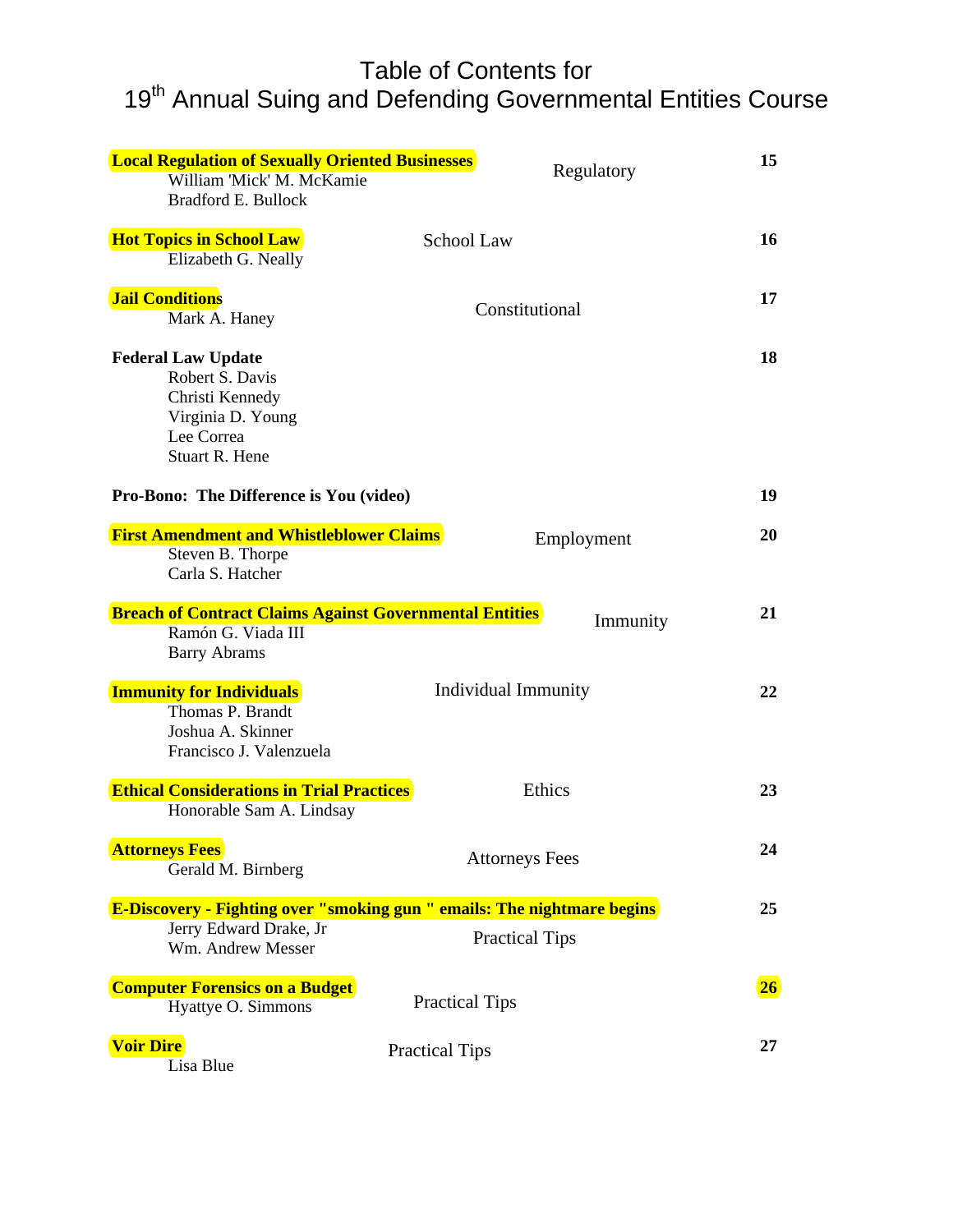### Table of Contents for 20<sup>th</sup> Annual Suing and Defending Governmental Entities Course

| <b>Sovereign Immunity Update</b><br>Michael A. Shaunessy                                                                                                                |                     | 1                       |
|-------------------------------------------------------------------------------------------------------------------------------------------------------------------------|---------------------|-------------------------|
| <b>Texas Supreme Court Update</b><br>Melissa Ann Cook<br>Georgie Gonzales<br><b>Heather Jones Holmes</b><br>Omari Oji Jackson<br>Hon. Phil Johnson<br>Thomas McCullough |                     | $\overline{2}$          |
|                                                                                                                                                                         | Immunity            |                         |
| <b>Local Governmental Immunity from Contract Claims</b><br>Ramon G. Viada III                                                                                           |                     | $\overline{\mathbf{3}}$ |
| <b>Custodial Liability for Suicide and Injury</b><br><b>Jeff Kobs</b>                                                                                                   | Immunity            | $\overline{4}$          |
| Luncheon Presentation: Electronic Discovery: Legal Issues and Practical Challenges<br>David A. Chaumette                                                                |                     | 5                       |
| Deliberate Indifference and Failure to Train in Law Enforcement Cases                                                                                                   |                     | 6                       |
| J. Arnold Aguilar                                                                                                                                                       | Individual Immunity |                         |
| <b>Equal Protection v. At Will Employment</b><br>Katrina Grider                                                                                                         | Employment          | 7                       |
| <b>Civil Rights Case Selection A Plaintiff's Perspective</b><br>Mark A. Haney                                                                                           |                     | 8                       |
| <b>Employment Law Update: EEOC Retaliation and Age Discrimination</b><br>Virginia Nelson Hammerle                                                                       |                     | 9                       |
| <b>Ethical Issues in Presuit Discovery</b><br>Luis P. Bartolomei                                                                                                        | Ethics              | 10                      |
| <b>Ethical Issues in Pursuing Interlocutory Appeals</b><br>Ronald D. Stutes                                                                                             | Ethics              | 11                      |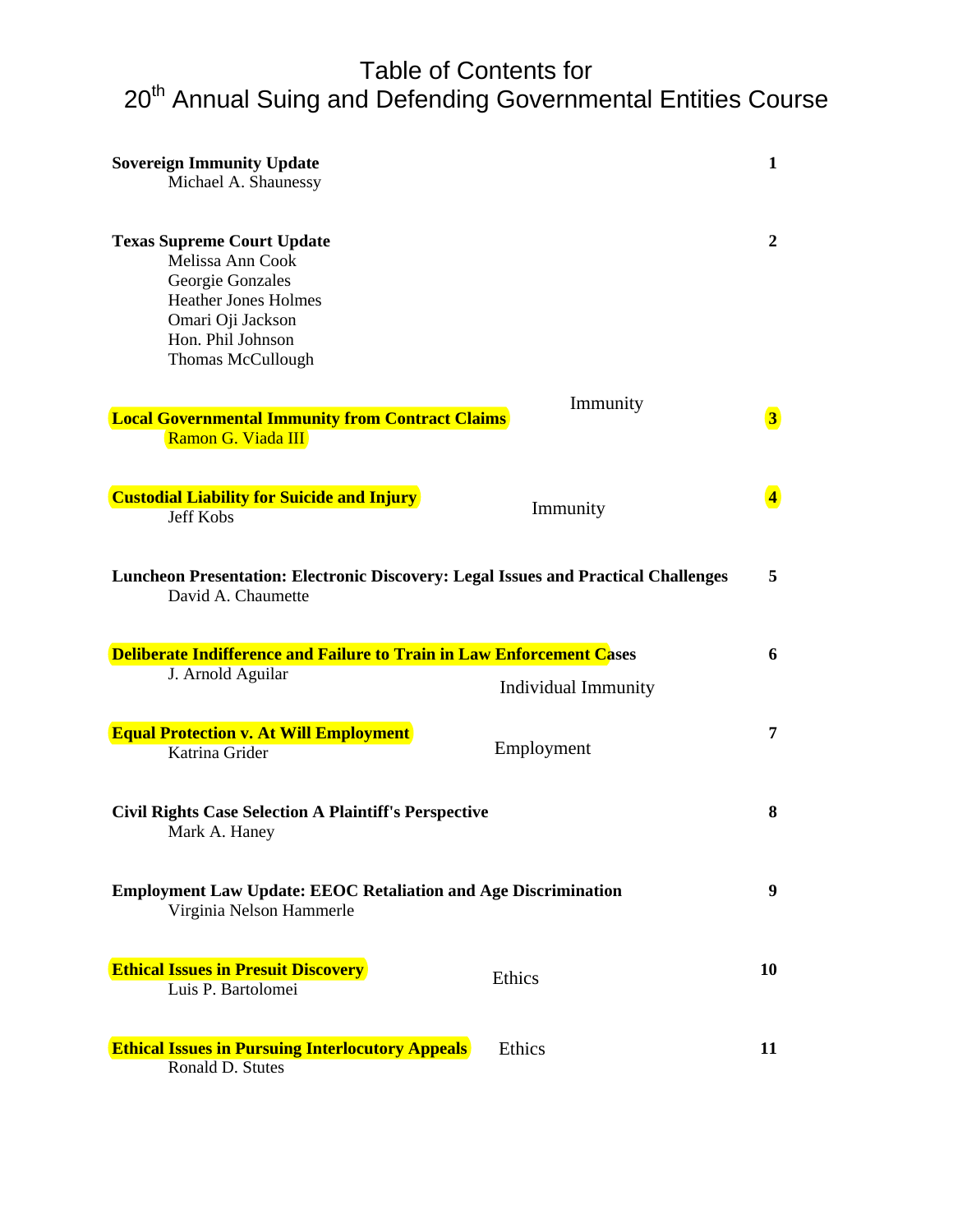# Table of Contents for 20<sup>th</sup> Annual Suing and Defending Governmental Entities Course

| Federal (U.S. Supreme Court) Update<br>Amy Warr                                                                                                             |                            | 12                            |
|-------------------------------------------------------------------------------------------------------------------------------------------------------------|----------------------------|-------------------------------|
| <b>State and Federal Individual Immunity</b><br>Edwin P. Voss, Jr.                                                                                          | <b>Individual Immunity</b> | 13                            |
| The Regulation of Immigration by State and Local Governments:<br><b>Legal and Ethical Considerations</b><br>Thomas P. Brandt<br>Francisco Javier Valenzuela |                            | $\overline{14}$<br>Regulatory |
| <b>Panel on Immigration Issues</b><br>Marisol L. Perez                                                                                                      |                            | 15                            |
| <b>Practical Issues in Attorneys Fees</b><br>Gerald M. Birnberg                                                                                             | <b>Attorney's Fees</b>     | 16                            |
| Luncheon Presentation: Ethical Issues in Relation to Attorneys Fees<br>Hiram S. Sasser III                                                                  |                            | Attorney's Fees               |
| <b>Plaintiff's Procedural and Strategic Issues in Suing the Government</b><br>Arthur J. Brender Jr                                                          |                            | 18<br><b>Practical Tips</b>   |
| <b>Vested Rights: Does a City's Word Mean Anything Anymore?</b><br>Arthur J. Anderson                                                                       |                            | 19<br>Regulatory              |
| <b>Hot Topics in Regulating Development</b><br>Wayne K. Olson<br>Frederick "Fritz" Quast<br>David Ritter                                                    | Regulatory                 | 20 <sup>°</sup>               |
| <b>Mediation Issues and Tactics from Plaintiff and Defense Perspective</b>                                                                                  |                            | Practical Tips 21             |
| <b>Mediation Issues and Tactics from Plaintiff and Defense Perspectives</b><br>Will Pryor                                                                   |                            |                               |
| <b>Mediation - The Defense Perspective</b><br>William 'Mick' M. McKamie                                                                                     |                            |                               |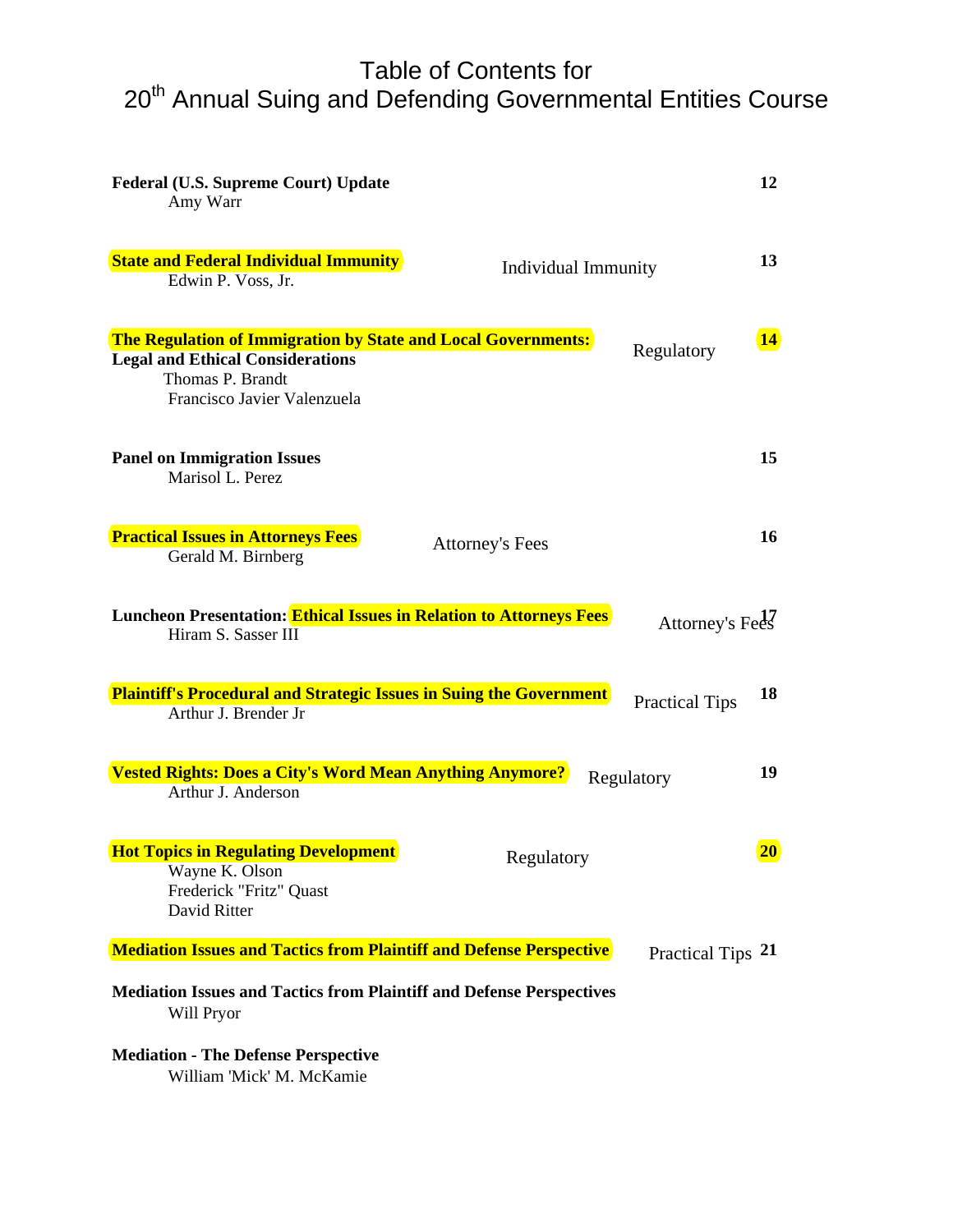### Table of Contents for 21<sup>st</sup> Annual Suing and Defending Governmental Entities

| <b>Jury Selection</b><br>Hon. James R. Jordan                                                                                                                      | <b>Practical Tips</b>                                                  | $\mathbf{1}$   |
|--------------------------------------------------------------------------------------------------------------------------------------------------------------------|------------------------------------------------------------------------|----------------|
| <b>Sovereign Immunity Update (No Article)</b>                                                                                                                      |                                                                        | $\overline{2}$ |
| Legislative Update: New Statutes Concerning the Civil Liability of<br><b>State Agencies and Political Subdivisions</b><br><b>Marshall Coover</b><br>Todd A. Hunter |                                                                        | 3              |
| <b>Texas Supreme Court Update (No Article)</b>                                                                                                                     |                                                                        | 4              |
| Section 101.106 - Choosing the Defendant (No Article)                                                                                                              |                                                                        | 5              |
| <b>Luncheon Presentation: Media Relations</b>                                                                                                                      | Ethics                                                                 | 6              |
| <b>Robert L. Tobey</b><br><b>Media Relations from the Perspective of a Media Consultant</b><br><b>David Margulies</b>                                              | <b>Communicating with the Media From the Plaintiff's Perspective</b>   |                |
| the Media and Trying to Understand the Media<br>Frank J. Garza                                                                                                     | <b>Government Entities and the Media: Basic Rules for Dealing with</b> |                |
| Title II of the ADA and Sec. 504 of the Rehabilitation Act<br>Kenneth D. Carden                                                                                    |                                                                        | 7              |
| Summary of Omnibus Courts Bill (SB 992) 81st Legislature<br>Hon. Robert L. Duncan<br>Cory Pomeroy                                                                  |                                                                        | 8              |
| <b>Pro Bono Opportunities for Government Lawyers</b><br>Jose Roberto Rodriguez                                                                                     |                                                                        | 9              |
| <b>Common Mistakes in Courtroom Presentations</b><br>Hon. Ron Clark<br><b>Jody Frampton</b>                                                                        | <b>Practical Tips</b>                                                  | 10             |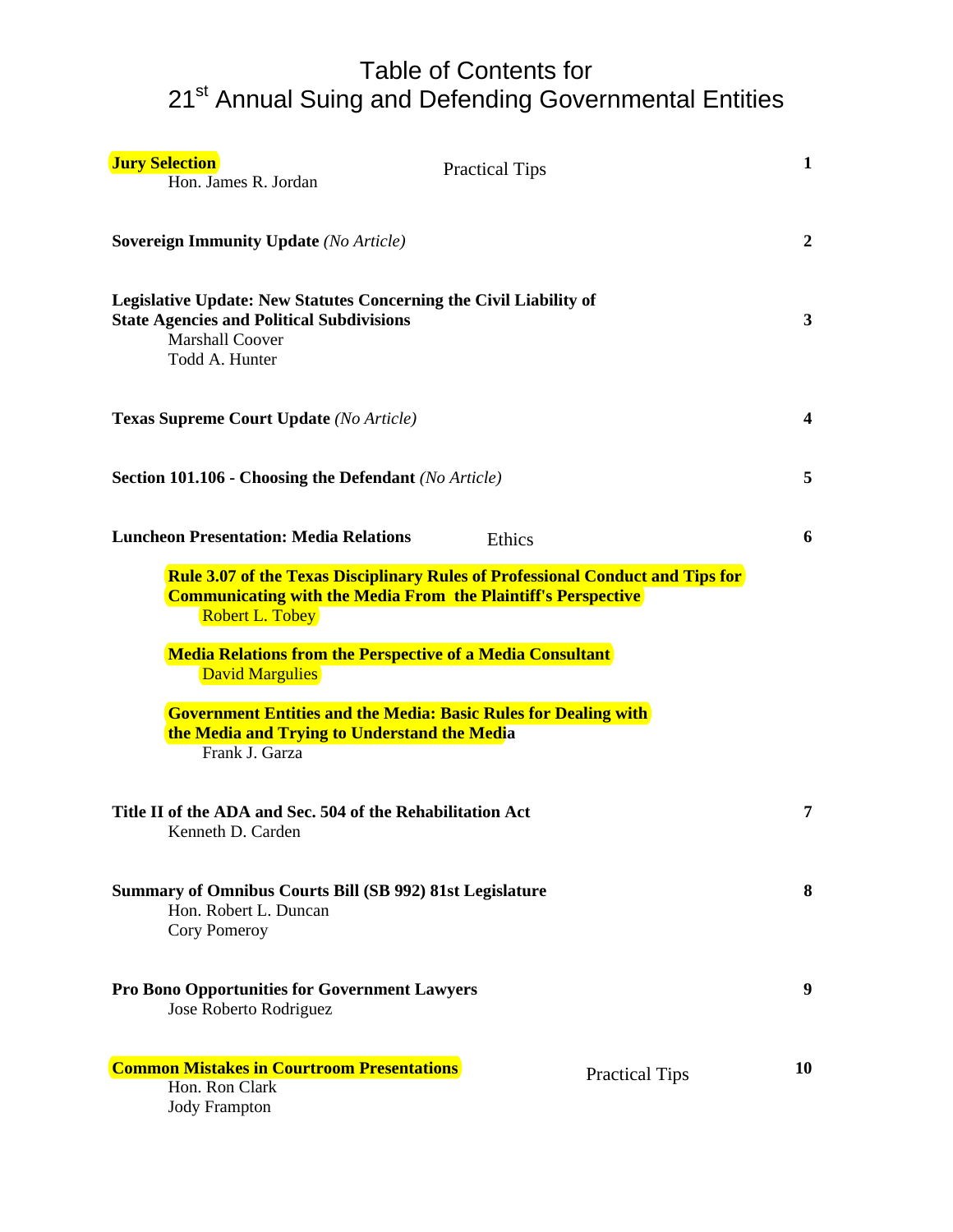### Table of Contents for 21<sup>st</sup> Annual Suing and Defending Governmental Entities

| City of El Paso v. Heinrich: New Guidance in Suits for Injunctive Relief<br><b>Against Government Entities</b><br>Kristofer Monson |                       | 11 |
|------------------------------------------------------------------------------------------------------------------------------------|-----------------------|----|
| <b>Law Enforcement Personnel Issues</b><br>William S. Helfand                                                                      | Employment            | 12 |
| Christopher D. Livingston                                                                                                          |                       |    |
| <b>Trends in the United States Supreme Court</b><br>Catharine D. David<br>Casey T. Wallace                                         |                       | 13 |
| <b>Pitfalls to Avoid When Suing the Federal Government</b><br>Susan B. Biggs                                                       | <b>Practical Tips</b> | 14 |
| <b>Recent Case Developments in Contract Cases</b><br>Ramon G. Viada III                                                            |                       | 15 |
| <b>Impact of Pearson v. Callahan on "Qualified Immunity"</b><br>Stephen D. Henninger<br>William W. Krueger III                     |                       | 16 |
| <b>Electronic Discovery: Legal Issues and Practical Challenges</b><br>David A. Chaumette                                           |                       | 17 |
| <b>Texas Annexation Battles - A Few Practical Lessons Learned the Hard Way</b>                                                     |                       | 18 |
| Wm. Andrew Messer<br>Bennett M. Wyse                                                                                               | Annexation            |    |
| Luncheon Presentation: Practical Issues in Attorney's Fees (No Article)                                                            |                       | 19 |
| <b>Representing/Fighting the Crazy Litigant (No Article)</b>                                                                       |                       | 20 |
| <b>Hot Topics in Damages</b><br>Darrell G. Noga<br>Robert M.Rosen                                                                  |                       | 21 |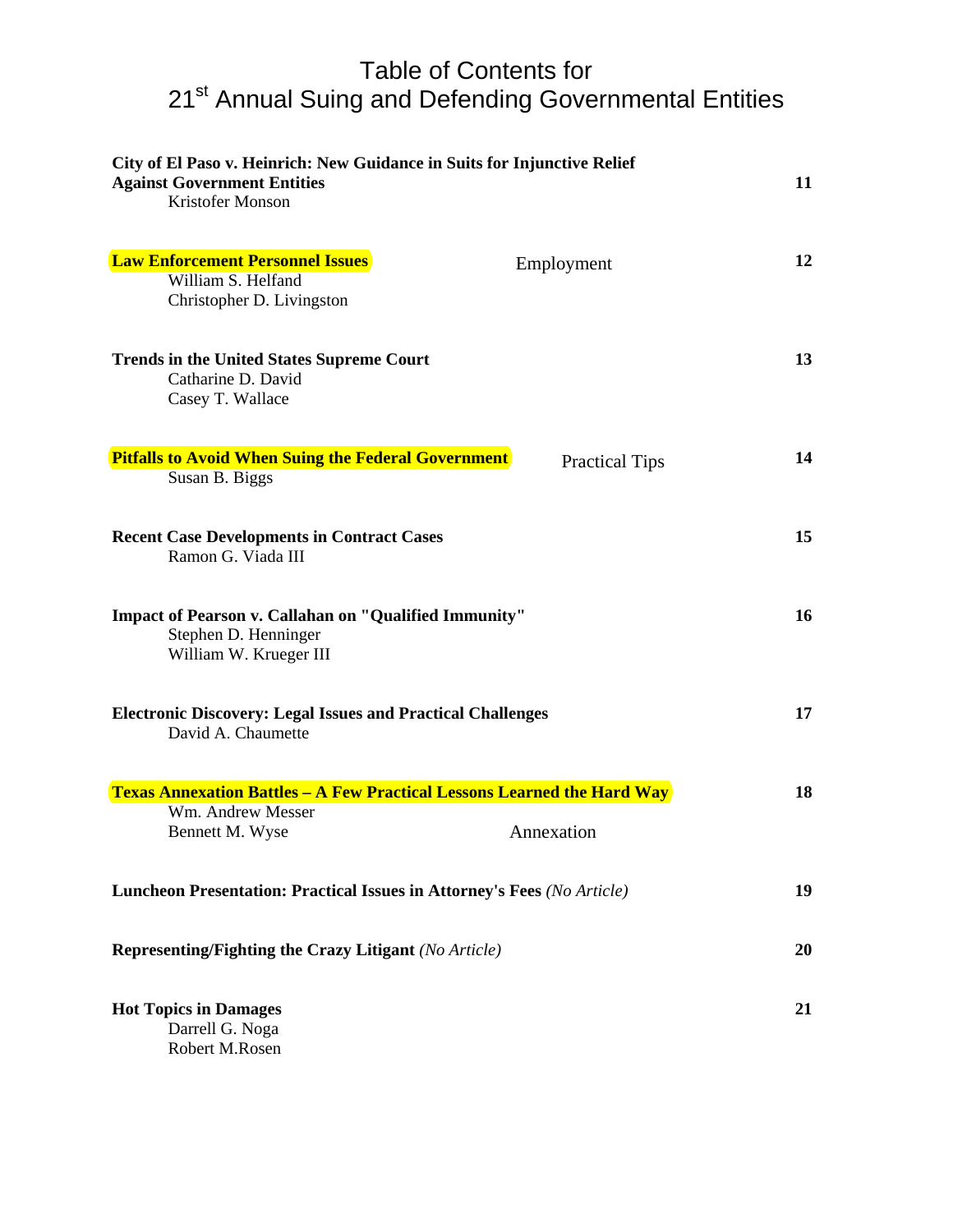### Table of Contents for 21<sup>st</sup> Annual Suing and Defending Governmental Entities

| <b>Hot Topics in Employment Law</b><br>Thomas P. Brandt<br>Francisco J. Valenzuela    |                | 22 |
|---------------------------------------------------------------------------------------|----------------|----|
| <b>Civil Rights Litigation - Evaluating the Plaintiff's Case with Emphasis on the</b> |                |    |
| <b>Police Misconduct Case</b>                                                         |                | 23 |
| <b>Stephen M. Ryals</b>                                                               | Constitutional |    |
| <b>Immigration Law Update</b>                                                         |                | 24 |
| Marisol L. Perez                                                                      |                |    |
|                                                                                       |                |    |
| <b>Conflicts of Interest - Who is Your Client?</b>                                    | Ethics         | 25 |
| Carvan E. Adkins                                                                      |                |    |
| Lisa D. Mares                                                                         |                |    |
| Fredrick 'Fritz' Quast                                                                |                |    |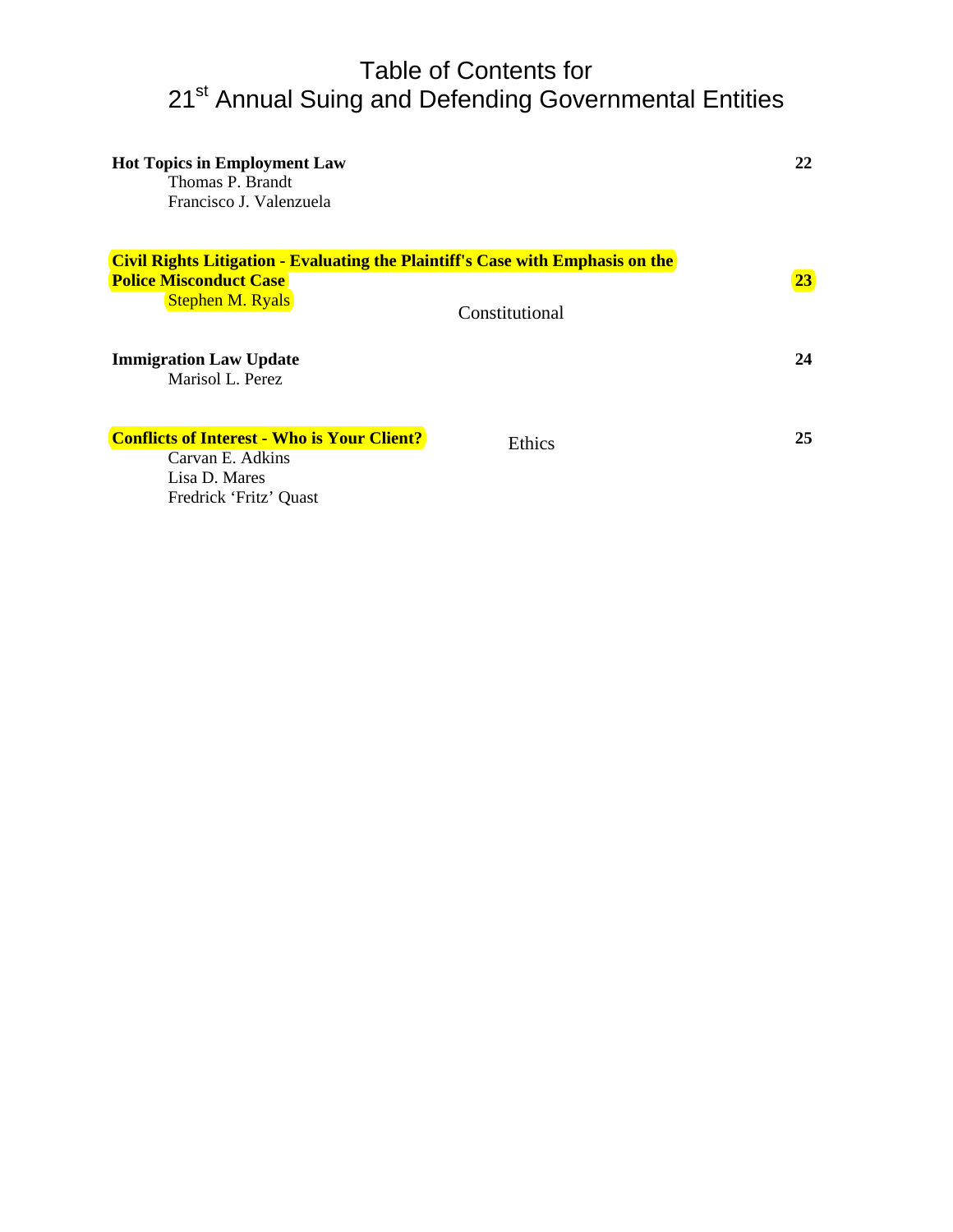### Table of Contents for 22<sup>nd</sup> Annual Suing and Defending Governmental Entities Course

| <b>U.S. Supreme Court Update</b><br>Lisa R. Eskow                                                                                            | $\mathbf{1}$   |
|----------------------------------------------------------------------------------------------------------------------------------------------|----------------|
| <b>Ethics of Record Retention and E-Discovery: Best Practices, Pitfalls in E-Discovery,</b>                                                  |                |
| <b>Forensic Data Retrieval)</b><br><b>Practical Tips</b><br>William Odom                                                                     | $\overline{2}$ |
| <b>Sovereign Immunity</b><br>Michael A. Shaunessy                                                                                            | 3              |
| <b>Use of Separation of Powers Doctrine</b><br>Immunity<br>Ramon G. Viada, III                                                               | 4              |
| <b>Individual Immunity (IQBAL and Rule 15)</b><br>Individual Immunity<br>Thomas P. Brandt                                                    | 5              |
| Making the Court Rule on Immunity Issues in Federal and State Court<br>James T. Jeffrey, Jr.                                                 | 6              |
| Practicing Law and Wellness: Modern Strategies for Lawyers Dealing With Anxiety,<br><b>Addiciton, and Depression</b><br>Martha S. Dickie     | 7              |
| <b>Defense of Public Officials in a Civil Setting with Criminal Issues</b><br>Individual Immunity<br>Rusty Hardin, Jr.<br>William S. Helfand | 8              |
| Use of Force: Shoot-Don't Shoot, How Law Enforcement Officers Are Trained, Firearms                                                          |                |
| and Tasers<br>Constitutional<br>Margo L. Frasier                                                                                             | 9              |
| <b>Religious Freedom Statutes Impact on Governmental Regulations</b><br>Constitutional<br>Diane C. Wetherbee                                 | <b>10</b>      |
| <b>Retaliation Claims After Burlington Northern and Crawford</b><br><b>Charlotte Bingham</b>                                                 | 11             |
| <b>ADA</b><br><b>Americans with Disabilities Act Accessibility Claims</b><br>Denise V. Wilkerson                                             | 12             |
| <b>Judicial Topic</b><br>Judge Jennifer L. Walker Elrod                                                                                      | 13             |
| <b>Mediating Suits Involving Governmental Entities</b><br>Mr. Michael Curry, Jr.                                                             | 14             |
| <b>When the Jury Box Becomes Pandora's Box: Dangers of the On-Line Juror</b><br>Practical Tips15<br>John G. Browning                         |                |
| <b>Suing and Defending Government Entities 2010</b><br>Casey Sean Erick                                                                      | 16             |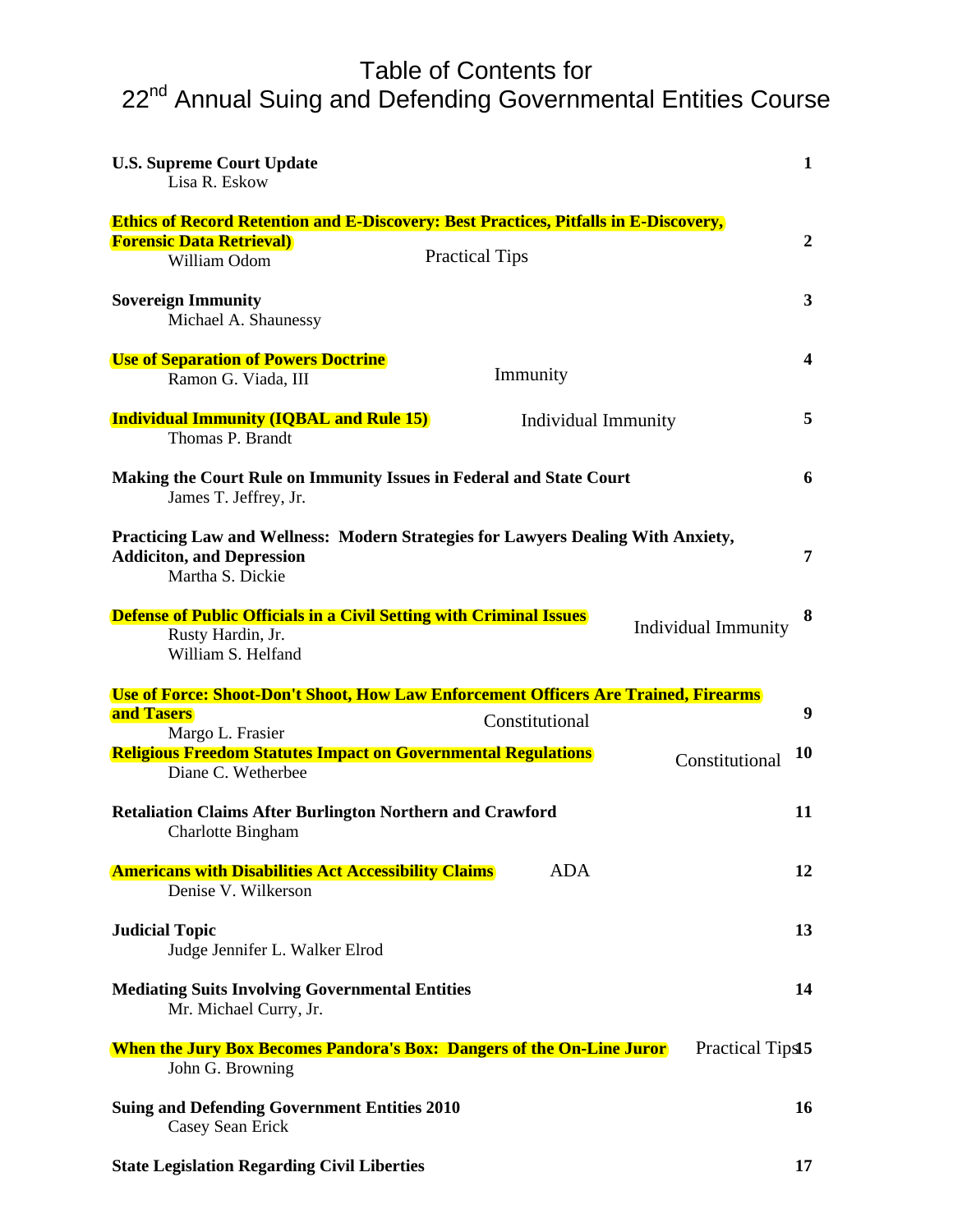# Table of Contents for

22<sup>nd</sup> Annual Suing and Defending Governmental Entities Course Todd A. Hunter

| <b>Section 101.106 Dilemma</b><br>Kevin Dean Jewell                                       | Immunity                                                                                       | 18        |
|-------------------------------------------------------------------------------------------|------------------------------------------------------------------------------------------------|-----------|
| James McLaughlin Jr. (Ret.)                                                               | Law Enforcement: Who We Are, What We Are and Why We Make You Money                             | 19        |
|                                                                                           | <b>Rule 202 Depositions of the Government: Cracks in the Shield or Spitting into the Wind?</b> | 20        |
| Daniel R. Barrett                                                                         | <b>Practical Tips</b>                                                                          |           |
|                                                                                           | <b>Employment Law Issues: ADA, Furloughs, Layoffs and Independent Contractors</b>              | 21        |
| Malinda Ann Gaul                                                                          | Employment                                                                                     |           |
|                                                                                           | <b>So, You Say You're Going To Trial? Ethically Preparing for Trial</b><br>Ethics              | 22        |
| Claude E. Ducloux                                                                         |                                                                                                |           |
| <b>Appellate Argument/Persuasion</b><br>Hon. Tom W. Gray                                  | <b>Practical Tips</b>                                                                          | 23        |
|                                                                                           | <b>Double Trouble: Conditional Payments &amp; Medicare Set-Asides - How MSP Compliance is</b>  |           |
|                                                                                           | <b>Changing Claims Handling &amp; Settlement Practices from the Defense Perspective</b>        | 24        |
| Paige A. Mims                                                                             | <b>Practical Tips</b>                                                                          |           |
| <b>Dealing With the National Media</b><br>David Margulies<br><b>William Andrew Messer</b> | <b>Practical Tips</b>                                                                          | 25        |
| Edwin P. Voss, Jr.                                                                        | <b>Gas Wars: Municipal Regulation of Natural Gas Drilling in Texas</b><br>Regulatory           | <b>26</b> |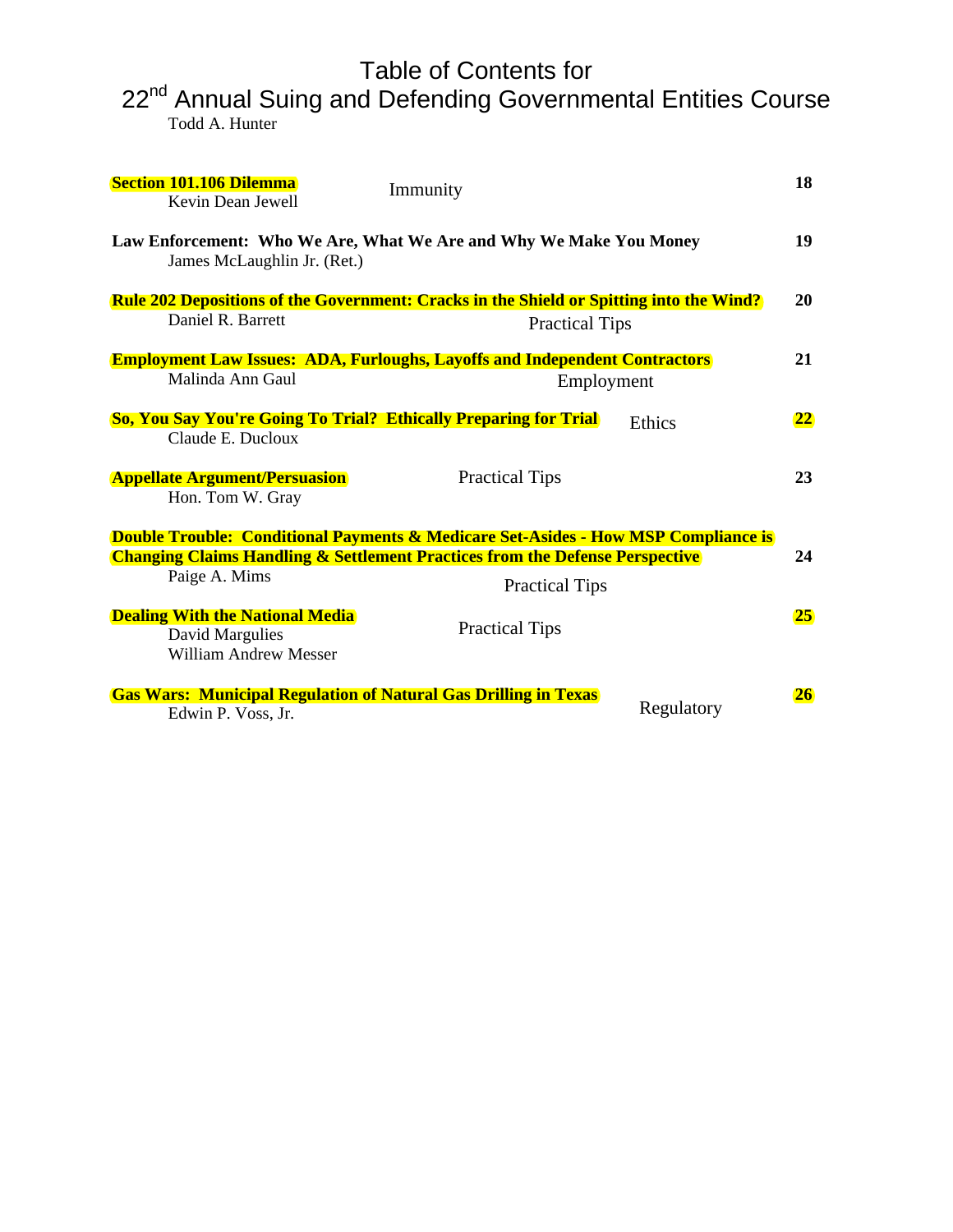# Table of Contents for the

23<sup>rd</sup> Annual Suing and Defending Governmental Entities Course

| <b>U.S. Supreme Court Update</b><br>Lisa R. Eskow                                                                                                                                                | $\mathbf{1}$     |
|--------------------------------------------------------------------------------------------------------------------------------------------------------------------------------------------------|------------------|
| <b>Sovereign Immunity or Harry Potter and the Deadly Hallows</b><br>Michael A. Shaunessy                                                                                                         | $\boldsymbol{2}$ |
| <b>Multimedia Ethics Extravaganza</b><br>Nancy B. Rapoport                                                                                                                                       | 3                |
| <b>Opening the Door to Liability With Policy</b><br>Immunity<br>C. Scott Brumley                                                                                                                 | 4                |
| <b>Title II of the ADA and Law Enforcement Activities The Clash of the Need to Enforce the</b><br><b>Law and the Requirement to Accommodate Disabilities</b><br>William S. Helfand<br><b>ADA</b> | 5                |
| Thomas More as Government Lawyer: The Lawyer's Role in Preserving Law and Liberty<br>Louis Karlin                                                                                                | 6                |
| <b>The Emergency Exception to the Texas Tort Claims Act: How Far Does It Go?</b><br>Melinda H. Barlow                                                                                            | Immunity 7       |
| <b>Social Networking and the Public Employee: The First and Fourth Amendments Meet</b><br><b>Facebook</b><br>Constitutional<br><b>Pamela</b> Denise Hutson                                       | 8                |
| <b>Public Works Project 101</b><br>Regulatory<br>Edwin P. Voss, Jr.                                                                                                                              | 9                |
| <b>Eminent Domain</b><br>Regulatory                                                                                                                                                              | <b>10</b>        |
| <b>Condemnation Suit Checklist</b><br><b>Ronald D. Stutes</b>                                                                                                                                    | <b>10.1</b>      |
| <b>Issues in Condemnation: Landowners' Perspective</b><br>J. Mark Breeding                                                                                                                       | 10.2             |
| <b>Twitter Quorums: Open Government &amp; Social Media Pitfalls</b><br><b>Open Government</b><br>Cindy J. Crosby                                                                                 | 11               |
| <b>Practical Tips</b><br><b>Best Practices Under the Current Rules</b><br>Thomas H. Watkins                                                                                                      | 12               |
| Supreme Court Update - April 1, 2010 - March 31, 2011<br>Justice Debra Lehrmann                                                                                                                  | 13               |
| <b>Contract Update: Recent Developments</b> (No Article, Biography Only)<br>Ramon G. Viada III                                                                                                   | 14               |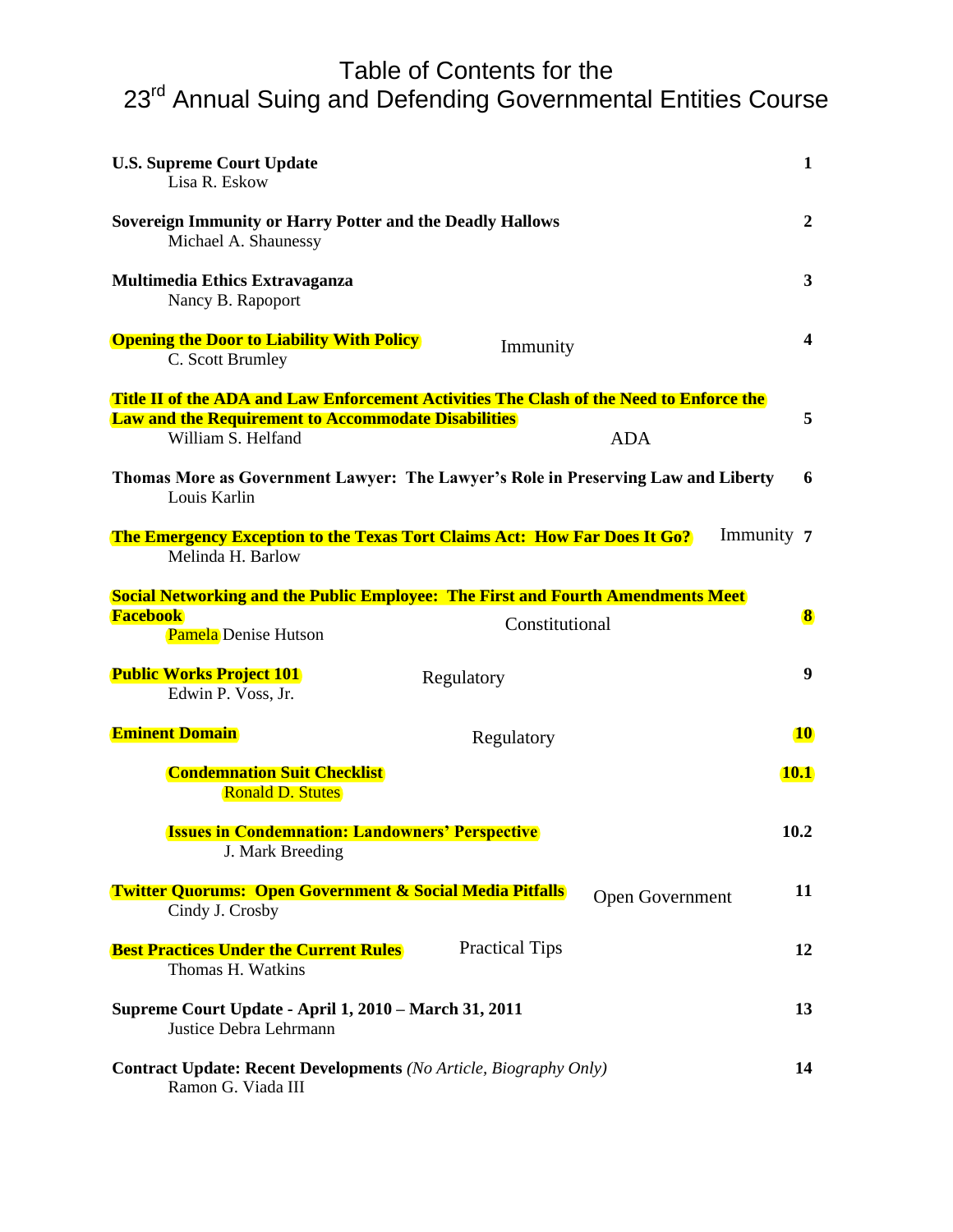# Table of Contents for the 23<sup>rd</sup> Annual Suing and Defending Governmental Entities Course

|        | <b>Sovereign Immunity and the UDJA: Recent Developments</b>                                                    |                            | Immunity | 15        |
|--------|----------------------------------------------------------------------------------------------------------------|----------------------------|----------|-----------|
|        | Sean D. Jordan                                                                                                 |                            |          |           |
|        | <b>Recent Developments in Individual and Collective Rights of Governmental Employees</b>                       |                            |          | 16        |
|        | Darrell G. Noga                                                                                                | Employment                 |          |           |
|        | <b>Law Enforcement Update</b><br>Margo L. Frasier                                                              |                            |          | 17        |
| Lawyer | A Lawyer for All Seasons: The Trial of Thomas More and its Implications for the Modern<br>Ellen Eisenlohr Dorn |                            |          | 18        |
|        | <b>Immunity from Suit and Pleas to the Jurisdiction: The Plaintiff's Perspective</b>                           |                            |          | 19        |
|        | Noah E. "Ned" Webster                                                                                          | Immunity                   |          |           |
|        | <b>Immunity for Individuals</b><br>Joshua A. Skinner                                                           | <b>Individual Immunity</b> |          | <b>20</b> |
|        | <b>Removal and Remand: The Games We Play</b><br>John J. Hightower                                              | <b>Practical Tips</b>      |          | 21        |
|        | <b>How to Present a Case if You Ever Go To Trial</b> (No Article, Biography Only)<br><b>Jeff Kobs</b>          |                            |          | 22        |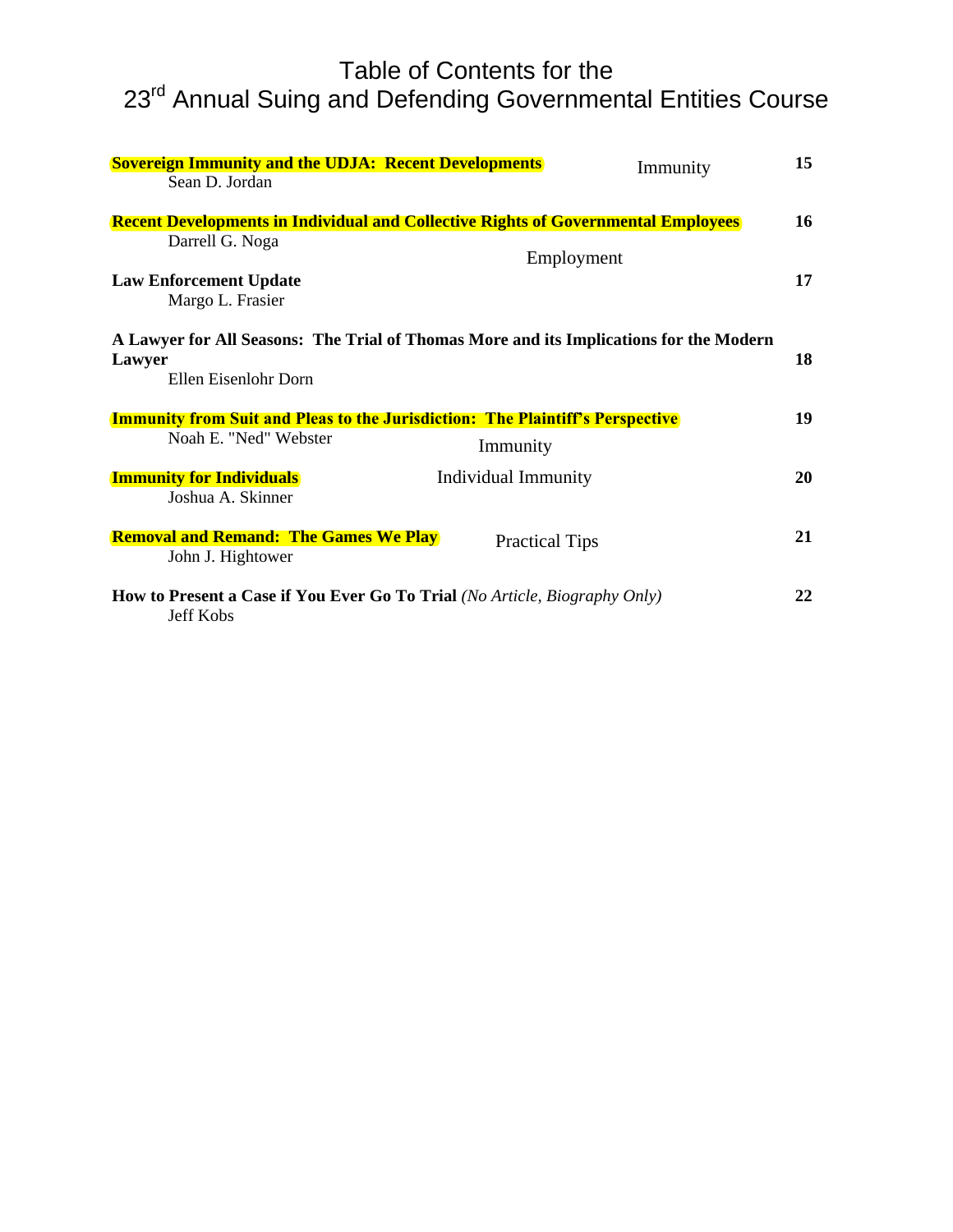### Table of Contents for Suing and Defending Governmental Entities 2012

| <b>U.S. Supreme Court Update</b><br>Lisa R. Eskow                                                                           |                |                       | $\mathbf{1}$            |
|-----------------------------------------------------------------------------------------------------------------------------|----------------|-----------------------|-------------------------|
| Legislative Update 2011: 82nd Regular and Special Session<br>Guy D. Choate                                                  |                |                       | $\boldsymbol{2}$        |
| <b>Sovereign Immunity Update</b>                                                                                            |                |                       | 3                       |
| <b>Ultra Vires Exception to Governmental Immunity</b><br>Alan T. Ozuna                                                      | Immunity       |                       | $\boldsymbol{4}$        |
| <b>Family Medical Leave Act: Overview &amp; Update</b><br>C. B. Burns                                                       | Employment     |                       | 5                       |
| Luncheon Presentation: Religion in the Public Square<br><b>John David Husted</b><br>Laura Dahl O'Leary<br>Joshua A. Skinner | Constitutional |                       | $\overline{\mathbf{6}}$ |
| <b>Show Me The Money: Recent Developments Regarding Damages</b><br><b>Greg Patrick McAllister</b><br>Mark Shank             |                | <b>Practical Tips</b> | 7                       |
| The Complete Professional: Effective Interactions<br>Michael P. Maslanka                                                    |                |                       | 8                       |
| <b>Americans with Disabilities Act</b>                                                                                      | <b>ADA</b>     |                       | $\overline{9}$          |
| <b>Accessibility Claims Regarding City Facilities</b><br>Edwin P. Voss Jr.                                                  |                |                       |                         |
| <b>Employment Claims</b>                                                                                                    |                |                       |                         |

Francisco J.Valenzuela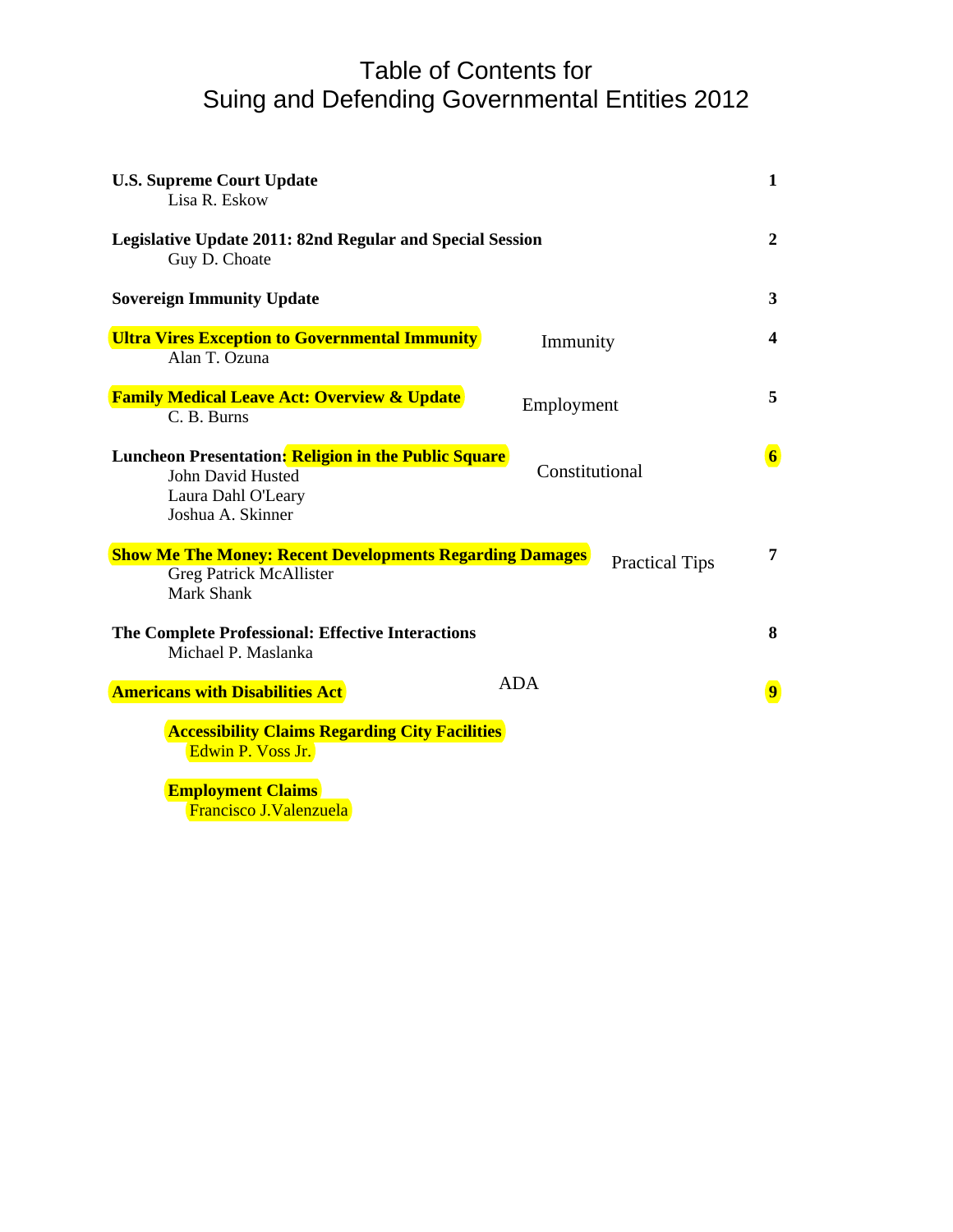### Table of Contents for Suing and Defending Governmental Entities 2012

| <b>Social Media and Your Case: From Pleadings to Closing</b><br>Melinda H. Barlow                                              |                       | 10<br><b>Practical Tips</b>  |
|--------------------------------------------------------------------------------------------------------------------------------|-----------------------|------------------------------|
| The Ethics of Advocacy<br>Claude E. Ducloux                                                                                    |                       | 11                           |
| <b>Tips and Advice for SOAH Hearings</b><br>Hon. Penny Ann Wilkov                                                              | <b>Practical Tips</b> | 12                           |
| <b>Latest Developments with Eminent Domain</b><br>J. Matt Rowan                                                                |                       | 13                           |
| <b>Attorney Fees in the Context of Suing/Defending Government Entities</b><br>Ruben R. Pena                                    |                       | Attorneys feels <sup>4</sup> |
| Updates as to Application of Section 101.106 of the Texas Tort Claims Act<br><b>Michael Jason Merrick</b><br>Darrell G-M. Noga | Immunity              | 15                           |
| <b>Drafting the Contract with an Eye Toward Litigation</b><br>Ramon G. Viada III                                               | Contracts             | 16                           |
| <b>Advanced Interviewing Techniques</b><br>Dr. James Ruffin                                                                    | <b>Practical Tips</b> | 17                           |
| <b>Common Evidentiary Mistakes Lawyers Make</b>                                                                                | <b>Practical Tips</b> | 18                           |
| <b>City of Dallas v. Heather Stewart: Nuisance or Nuance</b><br>William Krueger III                                            | Constitutional        | 19                           |
| <b>Whistleblower and Other Retaliation Claims: Update 2012</b><br>Roger W. Hughes                                              |                       | 20<br>Employment             |
| <b>Ethical Implications Arising from the Use of Technology</b>                                                                 | Ethics                | 21                           |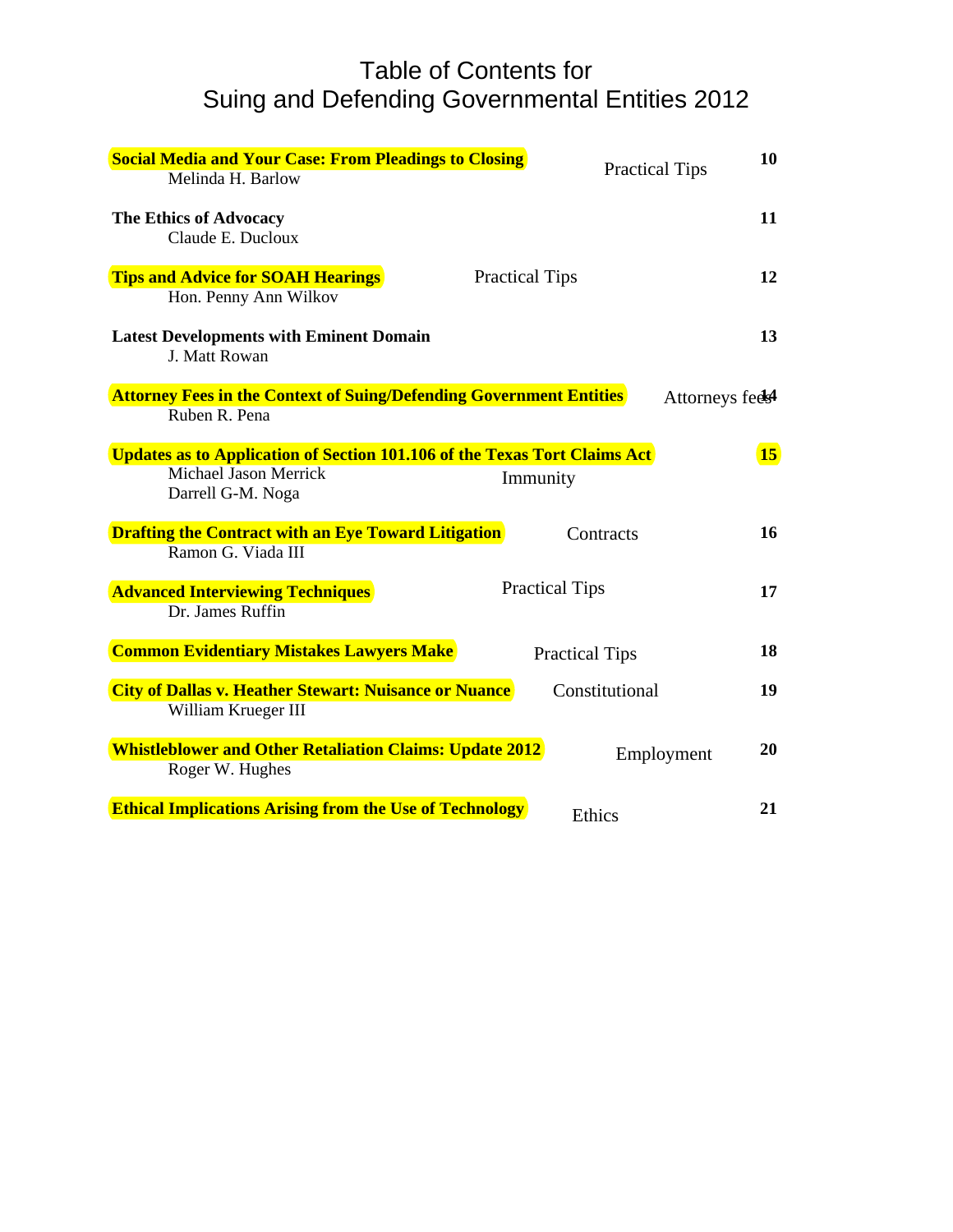### Table of Contents for 25<sup>th</sup> Annual Suing & Defending Governmental Entities Course

| <b>U.S. Supreme Court Update</b><br>Lisa R. Eskow                                                                                                                    |                       |                       | $\mathbf{1}$            |
|----------------------------------------------------------------------------------------------------------------------------------------------------------------------|-----------------------|-----------------------|-------------------------|
| <b>Supreme Court of Texas Update</b><br>Hon. Eva Guzman                                                                                                              |                       |                       | $\overline{2}$          |
| <b>Sovereign Immunity Game of Thrones (It's a Great Day for a Red Wedding)</b><br>Michael A. Shaunessy                                                               |                       | Immunity              | 3                       |
| <b>Legislative Immunity Law and Practice</b><br><b>Joshua James Bennett</b>                                                                                          | Individual Immunity   |                       | 4                       |
| <b>Immunities for Independent Contractors and Agents</b><br>Ramon G. Viada III                                                                                       | Immunity              |                       | $\overline{\mathbf{5}}$ |
| <b>Dealing with the Client You Cant Fire Plaintiffs Perspective</b><br><b>Alex Arthur Castetter</b><br><b>Arthur Pertile III</b>                                     | <b>Practical Tips</b> |                       | 6                       |
| <b>Settlement Management: Real Tools You Can Use (Biographies Only)</b>                                                                                              |                       |                       | $\overline{7}$          |
| <b>Settlement Management: Real Tools You Can Use</b><br>Robert L. Tobey                                                                                              |                       |                       |                         |
| <b>Settlement Management: Real Tools You Can Use</b><br>Lowell F. Denton                                                                                             |                       |                       |                         |
| <b>Employment Investigations</b><br>Eileen Begle                                                                                                                     | Employment            |                       | 8                       |
| <b>Title VII v. TCHRA: Who Cares?</b><br>Francisco J. Valenzuela<br>Nichole Plagens                                                                                  | Employment            |                       | 9                       |
| <b>The Duty of Reasonable Accommodation</b><br>Katherine L. Butler                                                                                                   | ADA                   |                       | 10                      |
| Title II of the ADA and Law Enforcement Activities The Clash of the Need<br>to Enforce the Law and the Requirement to Accommodate Disabilities<br>William S. Helfand |                       | <b>ADA</b>            | 11                      |
| <b>Interlocutory Appeals in Suits Against a Government Entity or Official</b><br>Erika Kane                                                                          |                       | <b>Practical Tips</b> | 12                      |
| <b>So You Won, Now What? Transition of Office</b><br>Steve A. McKeithen                                                                                              | Employment            |                       | 13                      |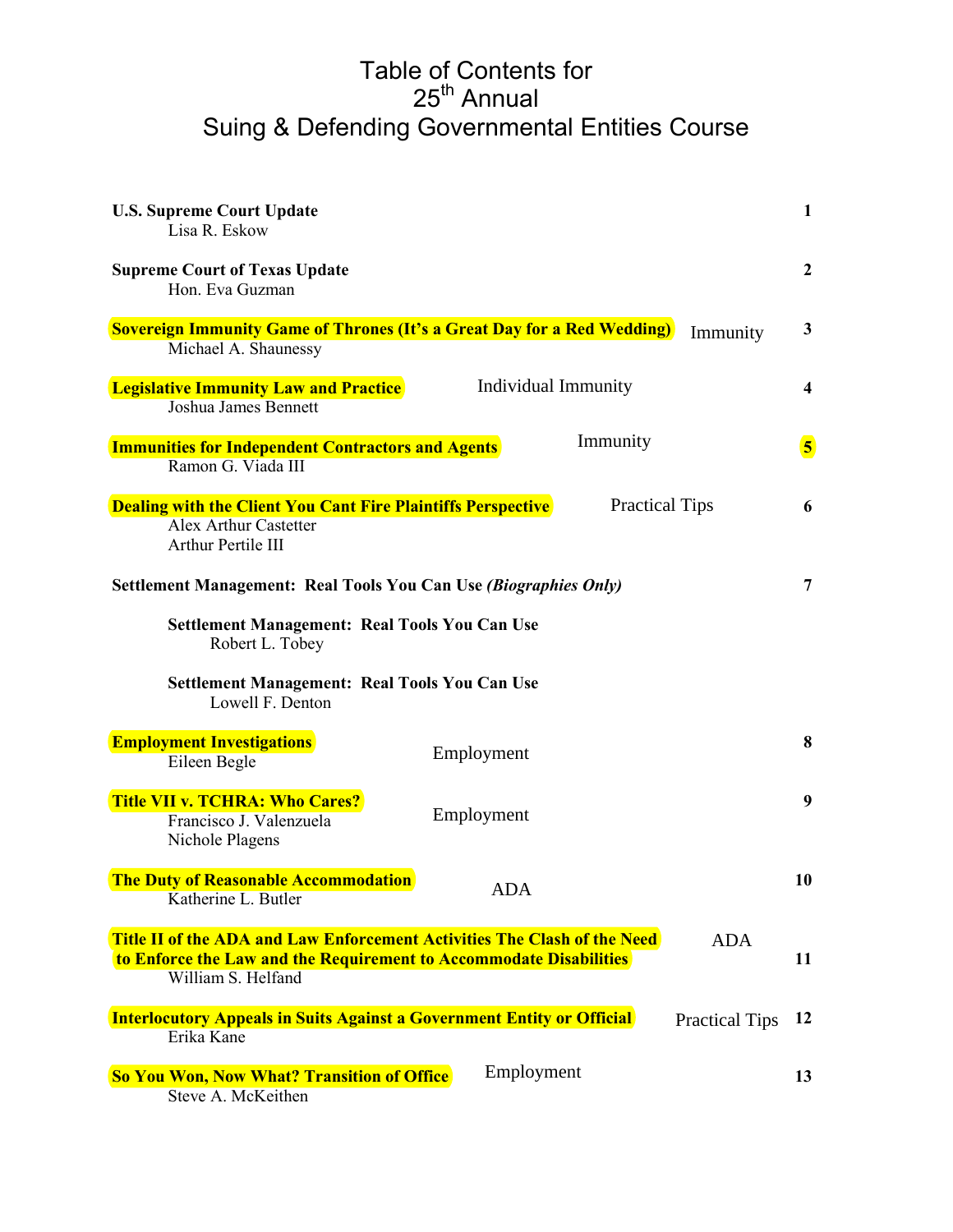### Table of Contents for 25<sup>th</sup> Annual Suing & Defending Governmental Entities Course

| <b>Preventive Medicine for Viral Data: Public Information Act Practice Tips</b>                                   | Open Government |
|-------------------------------------------------------------------------------------------------------------------|-----------------|
| <b>Scott Brumley</b>                                                                                              |                 |
| <b>Open Meetings Act - Top Practice Tips</b><br>Open Government<br>David M. Feldman                               | 15              |
| Lex Encryptus: Keeping Client Data and Your Law License Secure<br>Thomas Jason Smith                              | 16              |
| Whistleblower and Other Retaliation Claims (No Article, Biography Only)<br>Jason C.N. Smith                       | 17              |
| <b>Police Officer Involved Shooting "Shoot Don't Shoot"</b><br>Constitutional<br>Albert Rodriguez                 | 18              |
| Legislative Update 2013: 83rd Regular Session<br>Representative R.D. "Bobby" Guerra                               | 19              |
| <b>School Law</b><br><b>Schools as Incubators of Constitutional Litigation</b><br>Thomas P. Brandt                | 20              |
| <b>Social Media Policies and the Public Employer: Lessons from the Private Sector</b><br>Courtney Barksdale Perez | Employment      |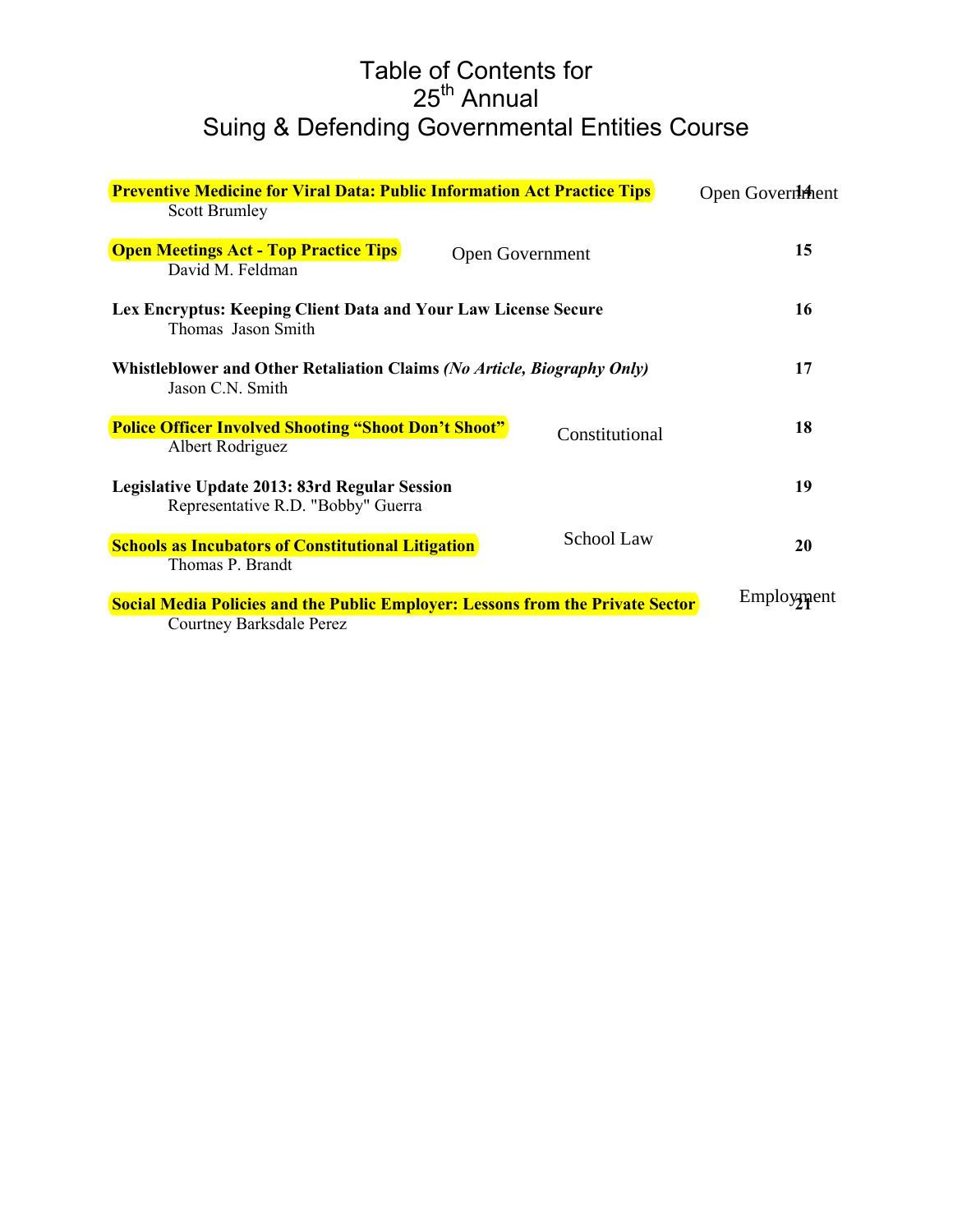# Table of Contents for

# 26<sup>th</sup> Annual Suing and Defending Governmental Entities Course

| <b>Laws For Paws</b><br>Clarissa Kay Bauer                                                                                                                                                                                |                                                                                 | $\mathbf{1}$            |
|---------------------------------------------------------------------------------------------------------------------------------------------------------------------------------------------------------------------------|---------------------------------------------------------------------------------|-------------------------|
| <b>Supreme Court of Texas Update</b><br>Daryoush Behbood<br>Robert Nicholas Brailas<br>Georgie Gonzales<br>Nicholas Hendrix<br><b>Heather Holmes</b><br>Hon. Philip W. Johnson<br>Kelly Klingseisen<br>William Strong-Ott |                                                                                 | $\mathbf{2}$            |
| <b>Public Information Act Litigation</b><br>William Gerow Christian, III.                                                                                                                                                 | Open Government                                                                 | $\vert 3 \vert$         |
| <b>Avoiding Open Government Pitfalls</b><br>Lindsay Dofelmier                                                                                                                                                             | Open Government                                                                 | 4                       |
| Criminal<br><b>Paperless Courts</b><br>Megan LaVoie<br>David Slayton                                                                                                                                                      |                                                                                 | 5                       |
| <b>Baili Ruth Rhodes</b><br>Gaines F. West, II.                                                                                                                                                                           | <b>Suing and Defending Governmental Entities: An Employment Law Perspective</b> | <b>Employment</b>       |
| <b>Energy Issues Facing Counties</b><br>Lisa L. Peterson                                                                                                                                                                  | Regulatory                                                                      | 7                       |
|                                                                                                                                                                                                                           | The What, When, Where, How, and Why of Amicus Briefing in the Supreme Court of  |                         |
| <b>Texas</b><br>Melissa Davis<br><b>Brantley David Starr</b>                                                                                                                                                              | <b>Practical Tips</b>                                                           | $\vert 8 \vert$         |
| <b>Employment Investigations</b>                                                                                                                                                                                          |                                                                                 | $\overline{\mathbf{9}}$ |
| Dedra Church                                                                                                                                                                                                              | Employment                                                                      |                         |
| <b>Hydraulic Fracturing, Close to Home</b><br>Brenda L. Clayton<br>Glenn E. Johnson                                                                                                                                       | Regulatory                                                                      | 10                      |
| Seth E. Burt<br><b>Group Homes</b><br><b>Ryan Scott</b> Henry                                                                                                                                                             | Regulatory                                                                      | <b>11</b>               |
| <b>Sovereign Immunity and Contracts</b><br>Scott Bounds<br>Eric C. Farrar                                                                                                                                                 | Contracts                                                                       | 12                      |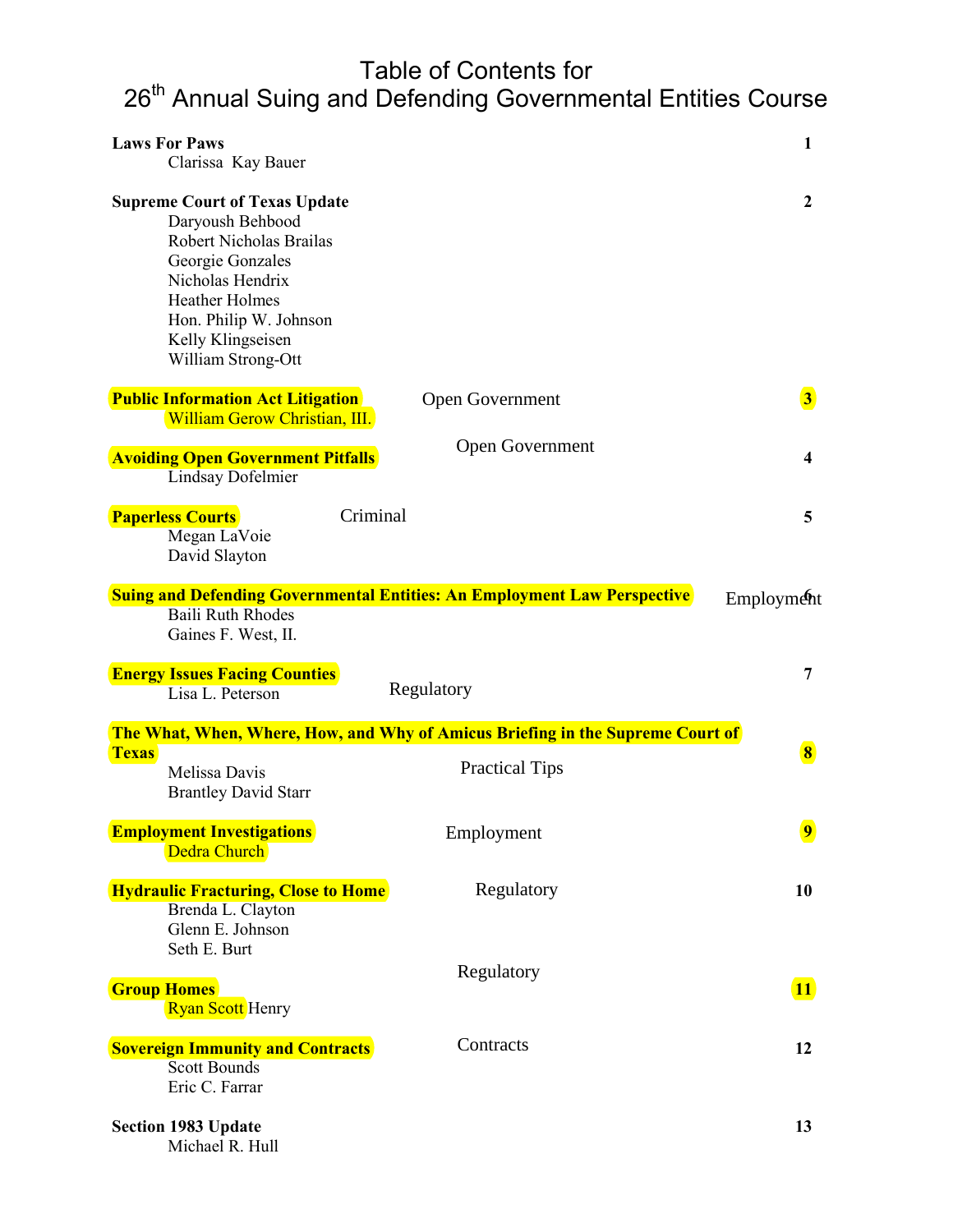# Table of Contents for

# able of Contents for<br><mark>26<sup>th</sup> Annual Suing and Defending Governmental Entities Course</mark>

| <b>First Amendment Claims and Social Media Sites</b><br>Jay Aldis<br>Jessica Lee Freedson<br>Kimberly Alberts                          | Constitutional             | 14                  |
|----------------------------------------------------------------------------------------------------------------------------------------|----------------------------|---------------------|
| <b>The Bill of Costs in Criminal Cases</b><br>Theodore Lee Wood                                                                        | Criminal                   | 15                  |
| <b>Disaster Law - This Could Happen to You</b><br><b>Victor Flores</b><br>Kevin D. Pagan                                               | Regulatory                 | 16                  |
| <b>Creative Ways of Addressing Nuisance Abatement</b><br>David M. Feldman                                                              | <b>Practical Tips</b>      | 17                  |
| <b>Our Ethical Cortex: How Brains Develop Their Ethics And Adopt Disciplinary</b><br><b>Rules of Conduct</b><br><b>Kevin Leahy</b>     |                            | Ethics<br><b>18</b> |
| The So-Called Vexatious Requestor: Practical Tips for Governmental Bodies and<br><b>Requestors</b><br><b>Amanda</b> Elizabeth Crawford | <b>Practical Tips</b>      | <b>19</b>           |
| <b>The Basics of Qualified Immunity</b><br>Nichole Plagens<br>Joshua Alan Skinner                                                      | <b>Individual Immunity</b> | 20                  |
| <b>Simon SaysDismissed: Exhaustion of Remedies in Relation to Sovereign Immunity</b>                                                   |                            | 21                  |
| <b>Campbell Scott Brumley</b>                                                                                                          | Immunity                   |                     |
| <b>Ethical Considerations During Settlement</b><br>Lisa A. Brown                                                                       |                            | 22                  |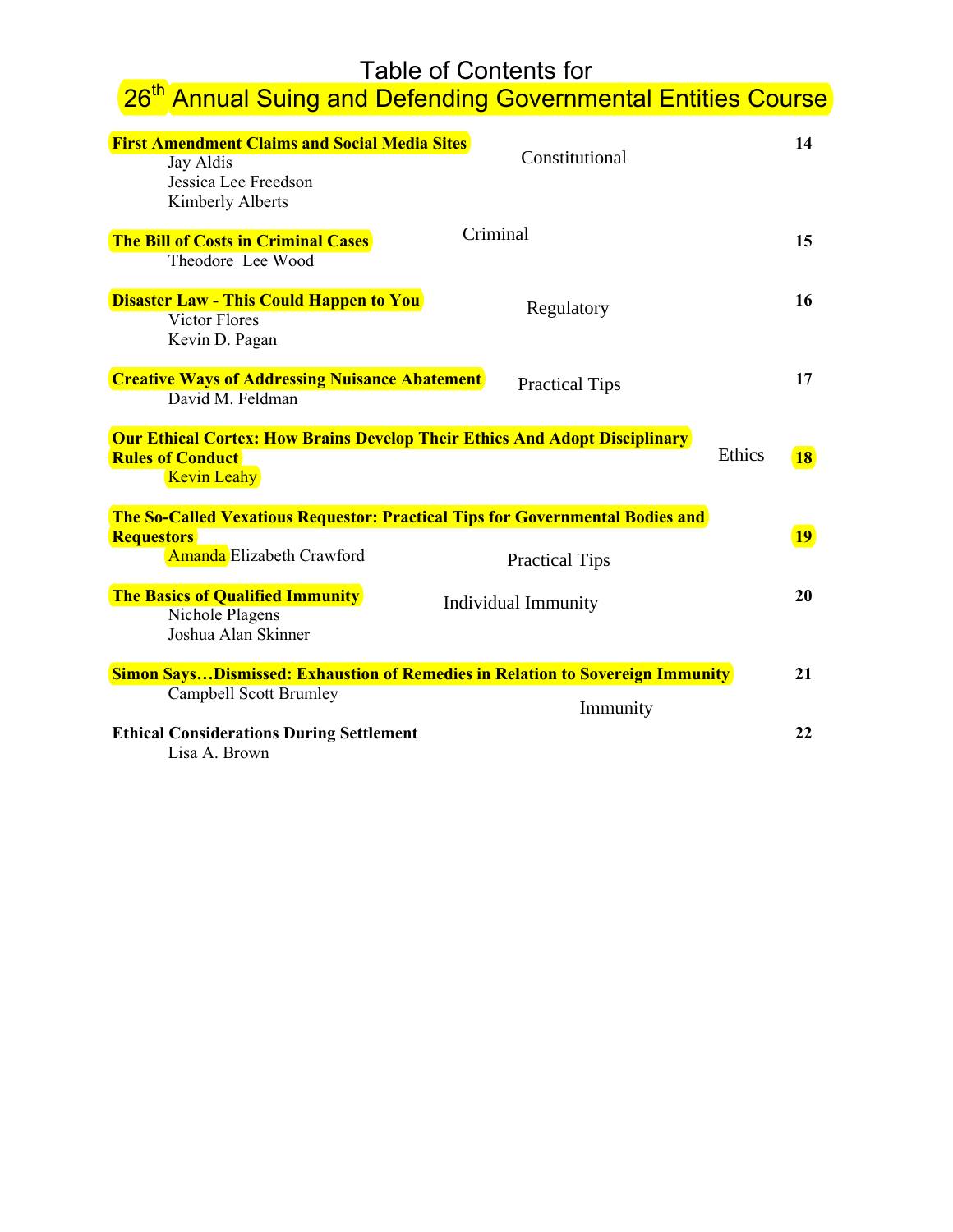### Table of Contents for Advanced Government Law 2015

| U.S. Supreme Court Update-October Term, 2014<br>John Campbell Barker<br>Matthew H. Frederick                                                                                 | 1                |
|------------------------------------------------------------------------------------------------------------------------------------------------------------------------------|------------------|
| Employment<br><b>Managing Employee Medical Issues and Leave Recent Developments</b><br><b>Under the ADA, FMLA, and Pregnancy Discrimination Act</b><br>Sheila Beth Gladstone | $\boldsymbol{2}$ |
| <b>Title II of the American with Disabilities Act- An Overview</b><br><b>ADA</b><br><b>Brian East</b>                                                                        | 3                |
| Employment<br><b>The Employers Teeth in Civil Service CasesIs the Playing Fields Level?</b><br>William W. Krueger III                                                        | $\boldsymbol{4}$ |
| <b>Regulating the Unregulated Business</b><br>Regulatory<br><b>John Charles Grace</b><br>Laura Ann Pratt                                                                     | 5                |
| <b>Hot Topics in Jail Administration</b><br><b>Practical Tips</b><br>Margo Frasier                                                                                           | 6                |
| <b>What is it Worth? How we go about Ethically Evaluating and Settling</b><br>Employment<br><b>Employment Law Cases</b><br><b>Philip Durst</b>                               | 7                |
| <b>Whither the Blood in the Turnip? Collection of Court Costs</b><br>Criminal<br><b>Campbell Scott Brumley</b>                                                               | 8                |
| The Good of the Many or the Good of a Few? Hot Topics in School Law<br><b>School Law</b><br>Christopher Blewer Gilbert                                                       | 9                |
| <b>Immunity in Contract Cases - Muddy Waters</b><br>Immunity<br>Jose E. De La Fuente                                                                                         | 10               |
| <b>Minority and Women-Owned Business (MBE/WBE) Procurement Programs</b> Contracts & Purehasing<br>Carolyn J. Crosby                                                          |                  |
| <b>Texas Whistleblower Act Update</b><br>Francisco Valenzuela                                                                                                                | 12               |
| <b>Can I Keep This iPad - Ethics of Contracting and Procurement</b><br>Contracts & Procurement<br><b>Janet Hasty</b>                                                         | 13               |
| <b>Legislative Update for Government Lawyers</b><br>Laura Francis Mueller<br>Paul Sugg                                                                                       | 14               |
| <b>Recent Developments in Fair Housing</b><br>Regulatory<br>William M. McKamie                                                                                               | 15               |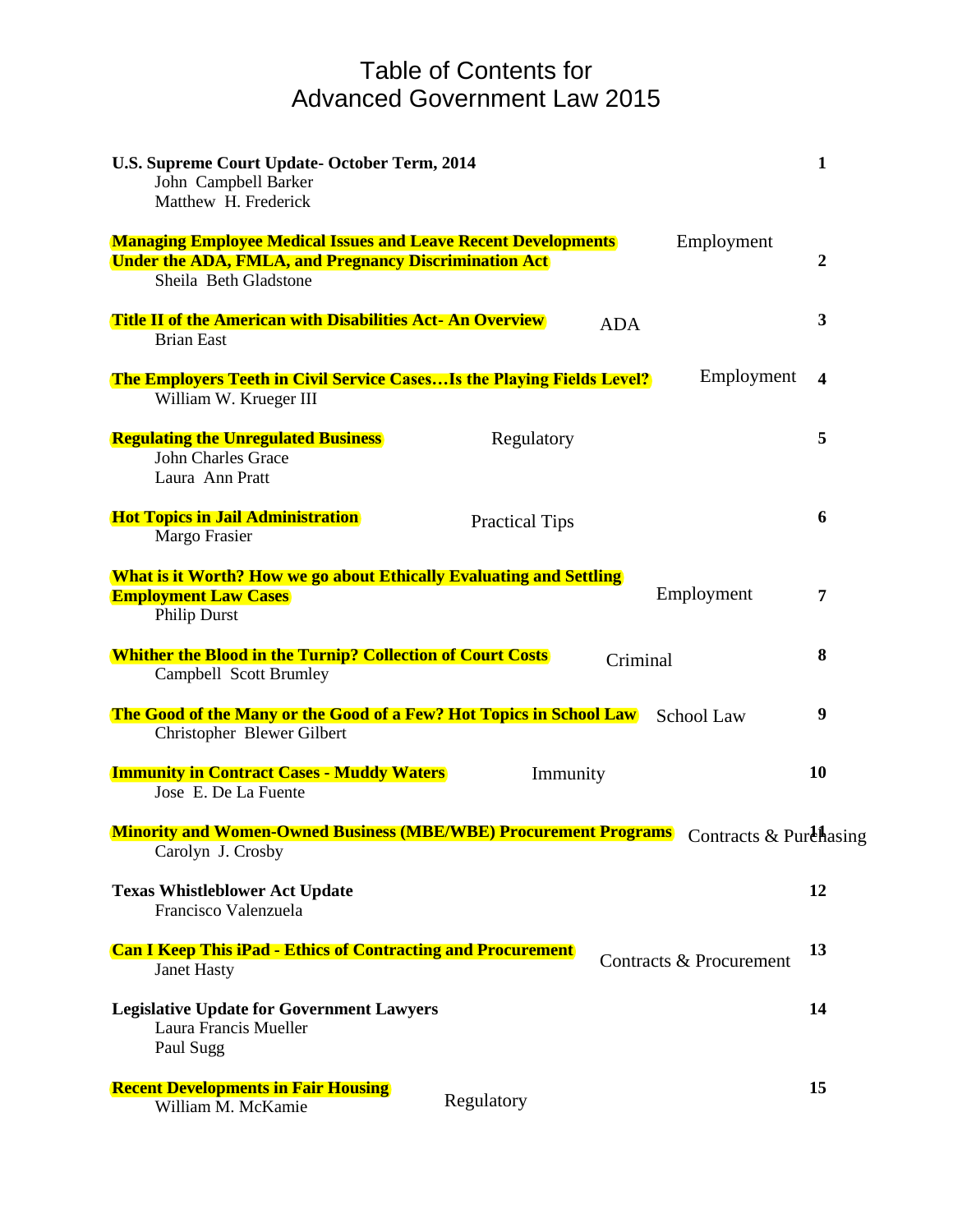### Table of Contents for Advanced Government Law 2015

| But, Sam Houston Slept Here?! The Intersection of Condemnation,<br><b>Zoning and Historical Preservation</b><br><b>James Matthew Rowan</b>      | Regulatory                                                                                               | 16        |
|-------------------------------------------------------------------------------------------------------------------------------------------------|----------------------------------------------------------------------------------------------------------|-----------|
| <b>Economic Development Incentives</b><br>Jeffrey Leroy Moore                                                                                   | <b>Economic Development</b>                                                                              | 17        |
| <b>Current Topics in Immigration Law</b><br>Robert F. Loughran                                                                                  | Regulatory                                                                                               | 18        |
| <b>Investigating Employee Complaints</b><br>Leslie Wood Dippel                                                                                  | Employment                                                                                               | 19        |
| "What can we say?!"<br>David A. Escamilla<br>Scott N. Houston                                                                                   | <b>Open Government Compliance and Enforcement The Texas Open Meetings Act:</b><br><b>Open Government</b> | <b>20</b> |
| <b>Disciplining and Defending Entities and Municipalities Post Ferguson</b><br><b>Theron Bowman</b><br><b>Tom Brandt</b><br>Hon. Sam A. Lindsay | Regulatory                                                                                               | 21        |
| <b>Modern Justice: Civil Rights and the Role of Ferguson</b><br>Adam Jacob Loewy                                                                | Constitutional                                                                                           | 22        |
| <b>Hot Topics in Transportation Law</b><br>Donato David Ramos Jr.                                                                               | Regulatory                                                                                               | 23        |
| <b>Water for the People</b><br>Martin C. Rochelle                                                                                               | Regulatory                                                                                               | 24        |
| Navigating your way through the "Revolving Door"<br>Michael A. Stafford                                                                         |                                                                                                          | 25        |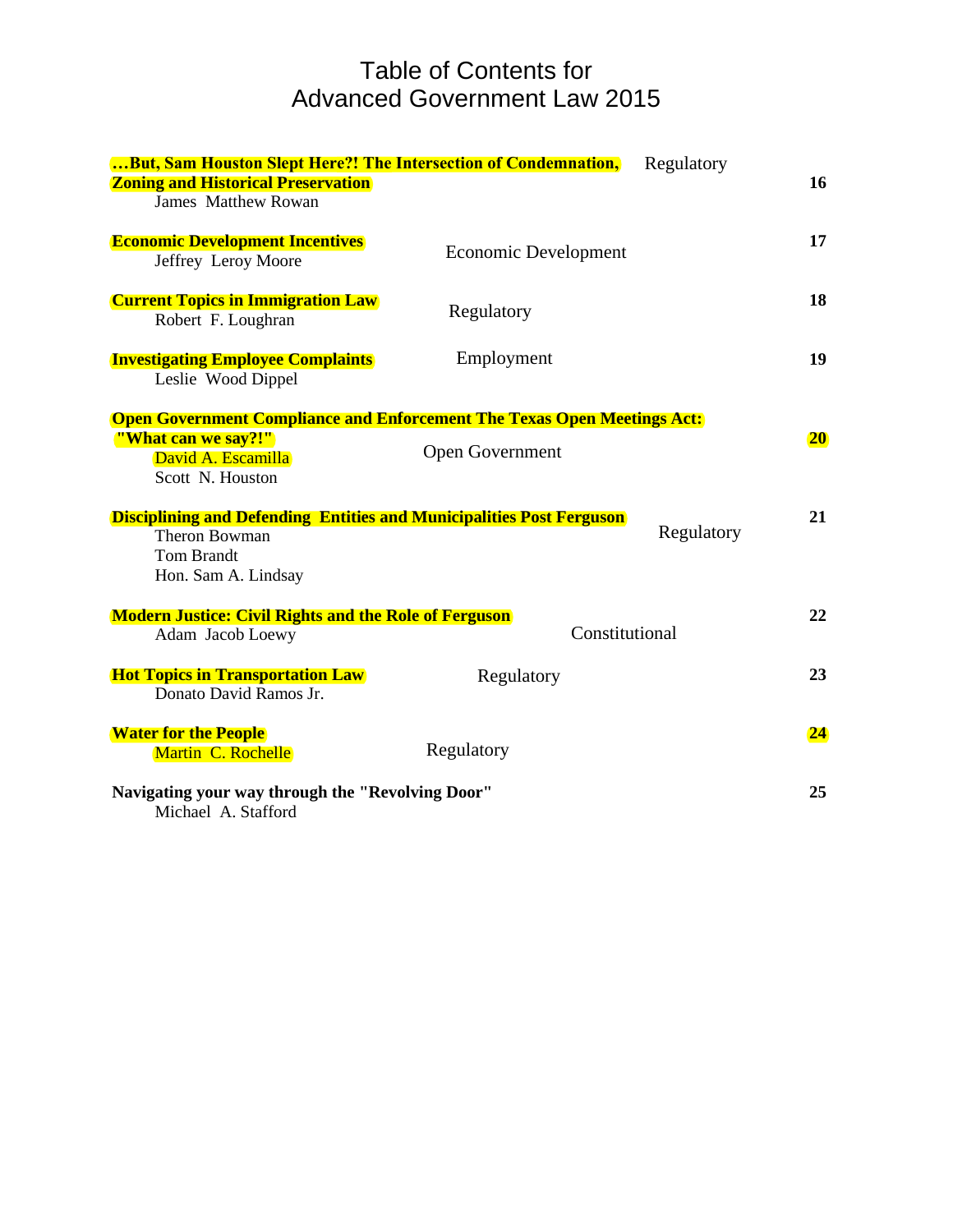### Table of Contents for the 28th Annual Advanced Government Law 2016 Course

| <b>Lessons from Ferguson: What Every Government Lawyer in Texas Needs to Know</b>                        |                 |                       | $\mathbf 1$             |
|----------------------------------------------------------------------------------------------------------|-----------------|-----------------------|-------------------------|
| Benjamin Gibbs<br>Ryan Kellus Turner                                                                     | Regulatory      |                       |                         |
| <b>The Truth Shall Make You Free: Current Issues in Religious Liberty</b><br>Thomas P. Brandt            |                 | Constitutional        | 2                       |
|                                                                                                          |                 |                       |                         |
| <b>Knock or Be Sued - The Blurring Lines of "Clearly Established"</b>                                    |                 | Individual Immunity   |                         |
| Charles W. Hill<br>William W. Krueger, III                                                               |                 |                       |                         |
| "A Scout is Trustworthy": Applying Virtue Ethics to Lawyer Professionalism<br>Honorable Jeffrey V. Brown |                 |                       | $\overline{\mathbf{4}}$ |
| <b>Recreational Use Statute and the Tort Claims Act</b>                                                  |                 |                       | 5                       |
| Adrian A. Spears, II                                                                                     | Immunity        |                       |                         |
| <b>Immigration Issues that Affect Local Government</b>                                                   |                 |                       | $\overline{\mathbf{6}}$ |
| William M. McKamie                                                                                       | Regulatory      |                       |                         |
| I Think I Need a Bigger Eraser: Expunctions, Nondisclosures, and Administrative Records                  |                 |                       | $\overline{7}$          |
| Scott A. Durfee                                                                                          | Criminal        |                       |                         |
| <b>School Law: Responsibilities of Schools, Counties, and Municipalities under the Texas Civil</b>       |                 |                       | $\vert 8 \vert$         |
| <b>Truancy System</b>                                                                                    |                 |                       |                         |
| David P. Backus                                                                                          | School Law      |                       |                         |
| <b>Violating the Open Meetings Act Using Snapchat: Social Media and Electronic</b>                       |                 |                       | $\overline{9}$          |
| <b>Communications</b><br>Heather M. Lockhart                                                             | Open Government |                       |                         |
|                                                                                                          |                 |                       |                         |
| Here's What You Did and Here's Why I'm Going to Sue You!                                                 |                 |                       | 10                      |
| Robert W. Schmidt                                                                                        |                 | <b>Practical Tips</b> |                         |
| <b>Case Law Update</b>                                                                                   |                 |                       | 11                      |
| Ryan S. Henry                                                                                            |                 |                       |                         |